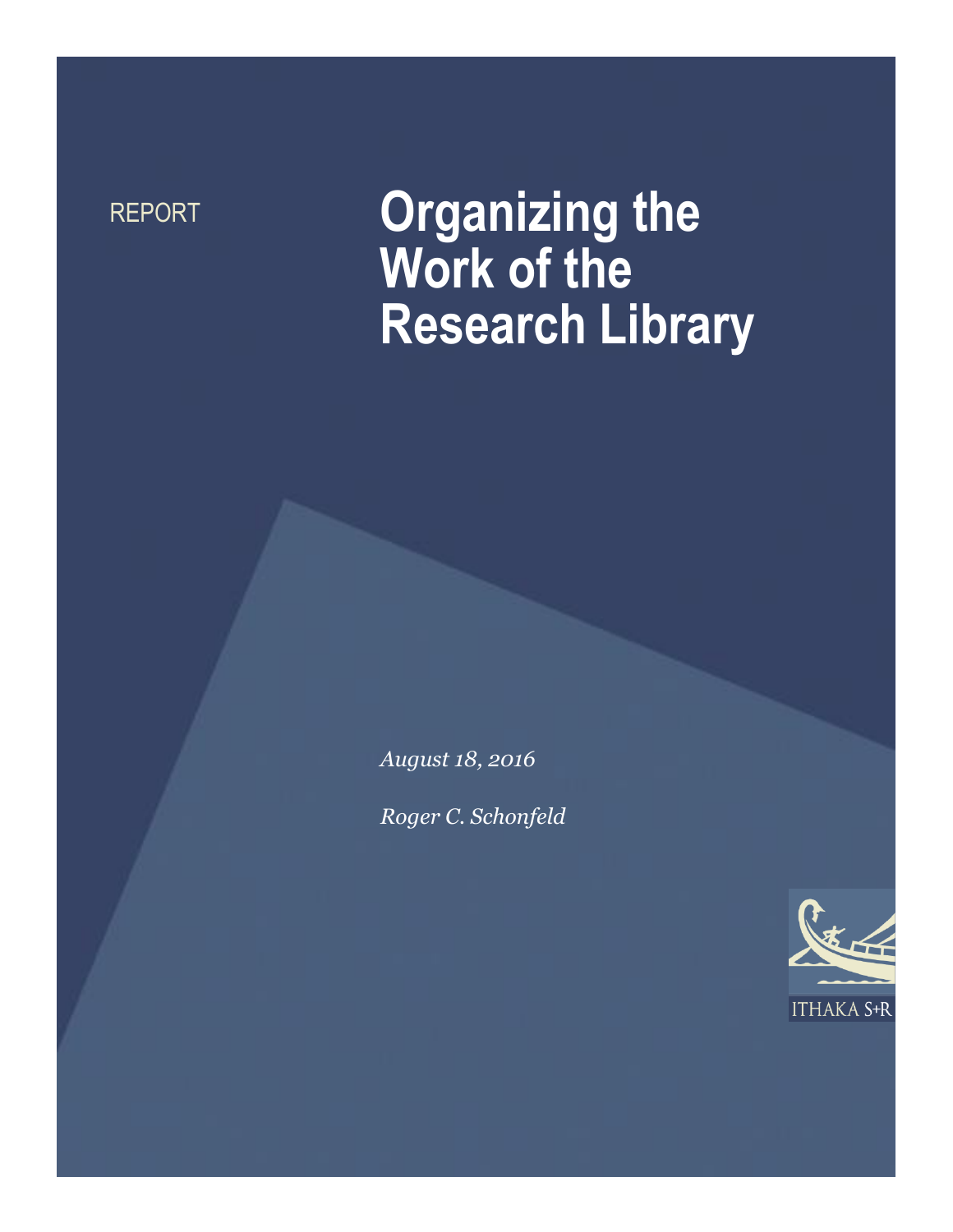

Ithaka S+R is a strategic consulting and research service provided by ITHAKA, a not-for-profit organization dedicated to helping the academic community use digital technologies to preserve the scholarly record and to advance research and teaching in sustainable ways. Ithaka S+R focuses on the transformation of scholarship and teaching in an online environment, with the goal of identifying the critical issues facing our community and acting as a catalyst for change. JSTOR, a research and learning platform, and Portico, a digital preservation service, are also part of ITHAKA.

Copyright 2016 ITHAKA. This work is licensed under a Creative Commons Attribution-NonCommercial 4.0 International License. To view a copy of the license, please see http://creativecommons.org/licenses/by-nc/4.0/.

ITHAKA is interested in disseminating this brief as widely as possible. Please contact us with any questions about using the report: research@ithaka.org.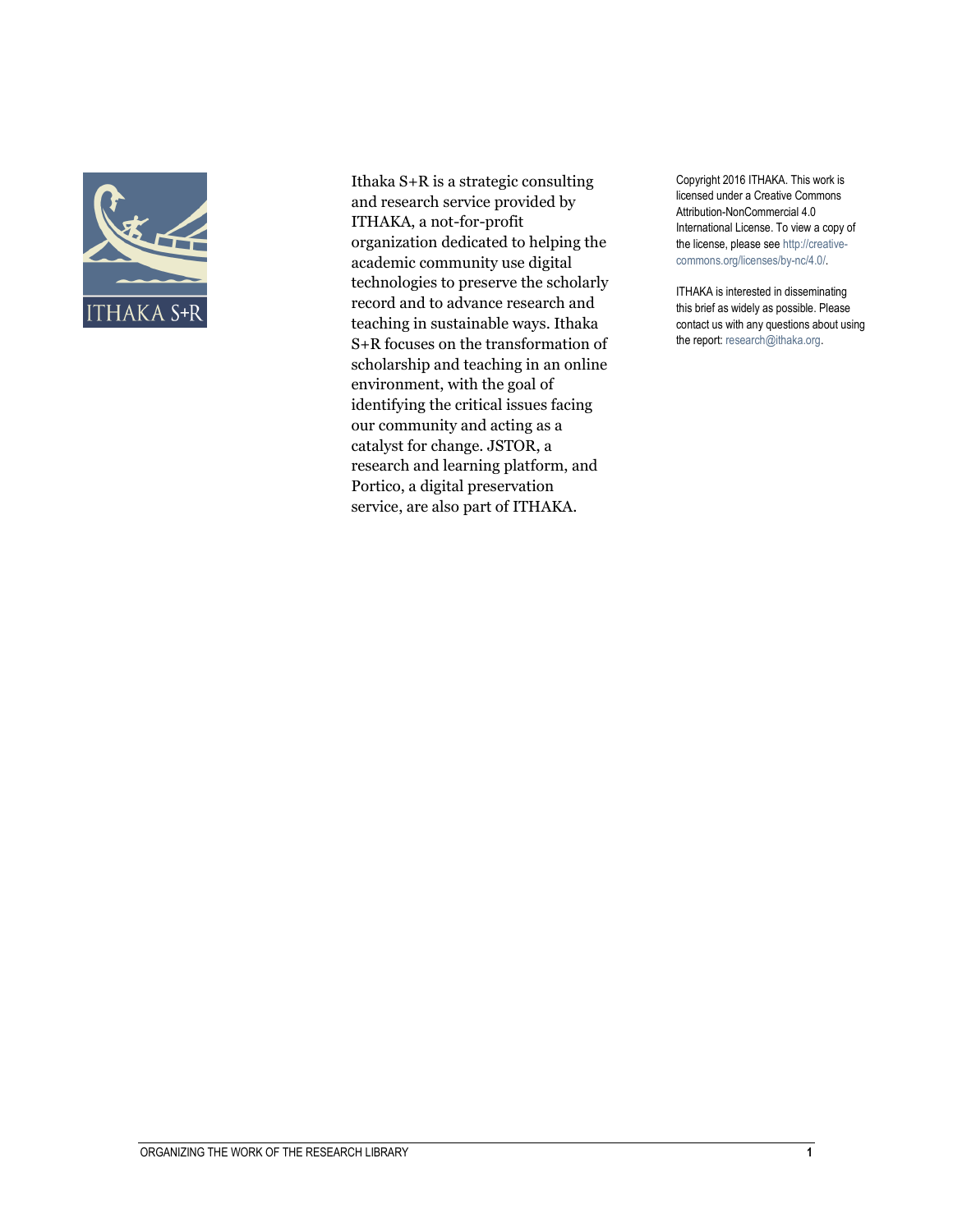### **Introduction and Executive Summary**

Established in an era when the collection was truly at the heart of the library, and when building and maintaining it was the focus of its work, the research library is today moving away from organizational structures centered around building and supporting the general collection. Research libraries are undertaking a number of radical transformations: from print towards electronic, from local towards shared, from licensed towards open, from general towards distinctive, from collections towards engagement, from selector towards partner. To support this transformation, libraries are evolving structures designed to embrace the library's full potential as a central campus partner supporting the use, and sometimes creation, of information resources for research, teaching, and learning.

Research libraries are undertaking a number of radical transformations: from print towards electronic, from local towards shared, from licensed towards open, from general towards distinctive, from collections towards engagement, from selector towards partner.

In this project, Ithaka S+R examined the organizational structure of research libraries as well as related leadership and change management issues through a series of interviews with selected library directors. When discussing organizational structure, it is clear that, while some directors are students of this topic, far more interpret it through the lens of their own particular leadership experience. Some focus on professional development or on organizational culture, others focus on strategic planning or on getting things done. While this paper is focused on the structural components of library leadership, it recognizes that in organizational practice these issues are all interconnected, and in leadership styles structure is sometimes a byproduct rather than an organizing principle.

When research libraries were more collections-centric operations, they tended to have more process-driven, departmentally focused structures. In recent years, many libraries have shifted their emphasis towards keeping up to date with, or leading changes in, research, teaching, and learning practices, while also addressing university strategic imperatives. As a result, directors are gravitating towards structures that allow innovation, that can stretch to incorporate new services, and that align with a new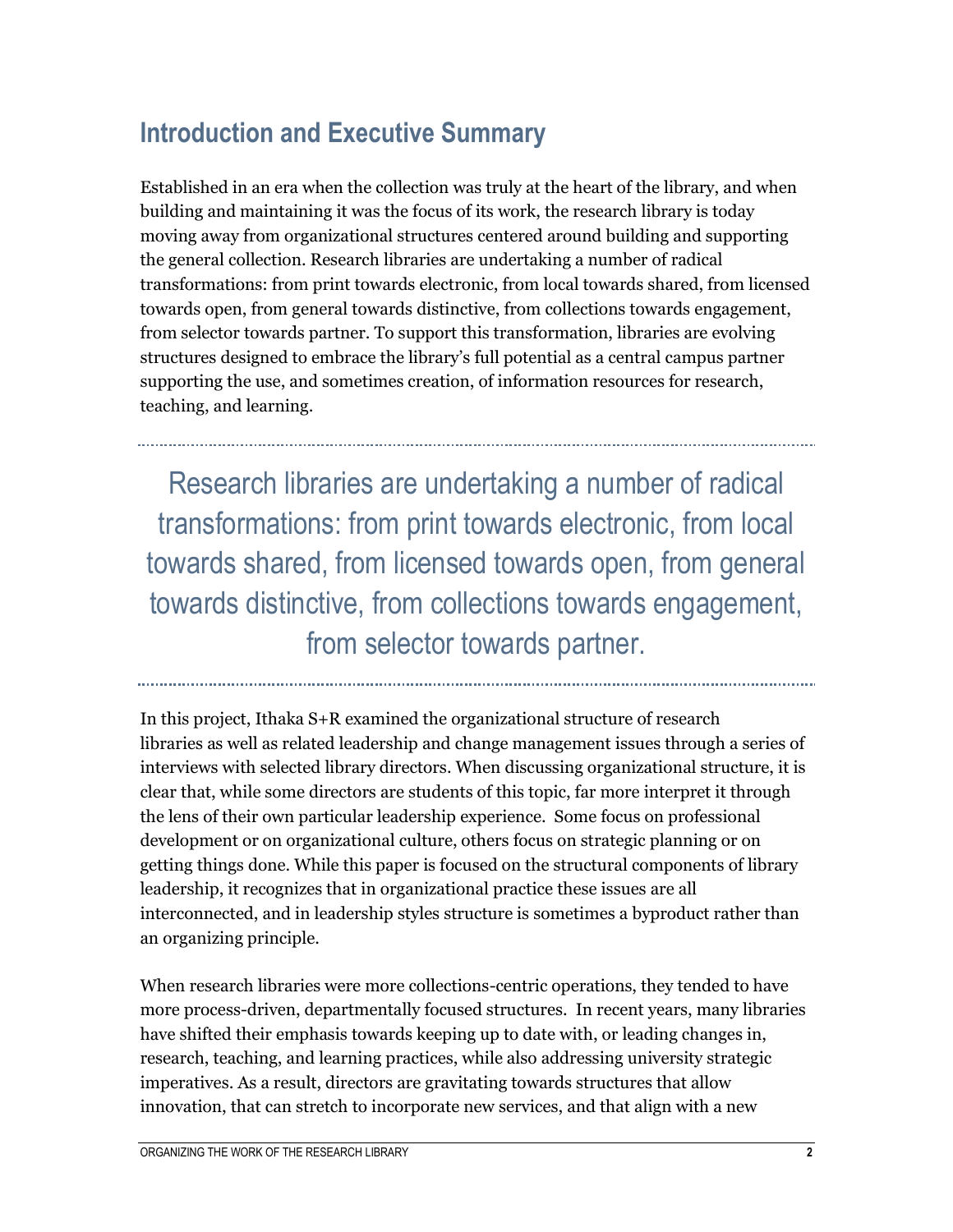information environment and the changing place of the research university in society. Because organizational structures establish teams, build accountability, and create incentives, they are vital.

This issue of organizational structure is especially prescient at this time when more than half of ARL directors have been appointed since 2010, and the pace of leadership change is expected to continue for some time. With leadership change often comes organizational change. New directors, frequently appointed with an explicit charge to make change, have been experimenting with new structures while also seeking to learn from the experiments of colleagues. This piece examines the state of academic library organizational structures in late 2015 and some of the emerging trends.

Ultimately, this project analyzed a diversity of models and identified the major commonalities across institutions, as well as some of the intentional differences. Key findings include:

- Library directors appear to be shifting how they structure the role of associate university librarians (AULs), moving away from seeing them principally as division leads and towards seeing them more fully as organizational leaders.
- Directors are using organizational structure to drive a reallocation of the staffing and materials budgets for general collections, with a long-term objective of reducing both in favor of other priorities. The alignment between strategy and organizational structures in these areas of responsibility are especially well established.
- Directors are also pressing for new approaches to outreach and engagement roles, an area with a great deal of experimentation.
- Finally, directors are least uniform in the areas of library technology, where approaches range from efforts to build Silicon Valley-style product organizations to those where directors seem uncertain how best to manage technology resources strategically.

Today, there appears to be no single optimal model for a research library's organizational structure. The different approaches being pursued reflect efforts to experiment and innovate in the context of different views on leadership, different organizational histories and cultures, and a variety of other factors. The snapshot provided in this report suggests broad considerations for other libraries pursuing organizational change.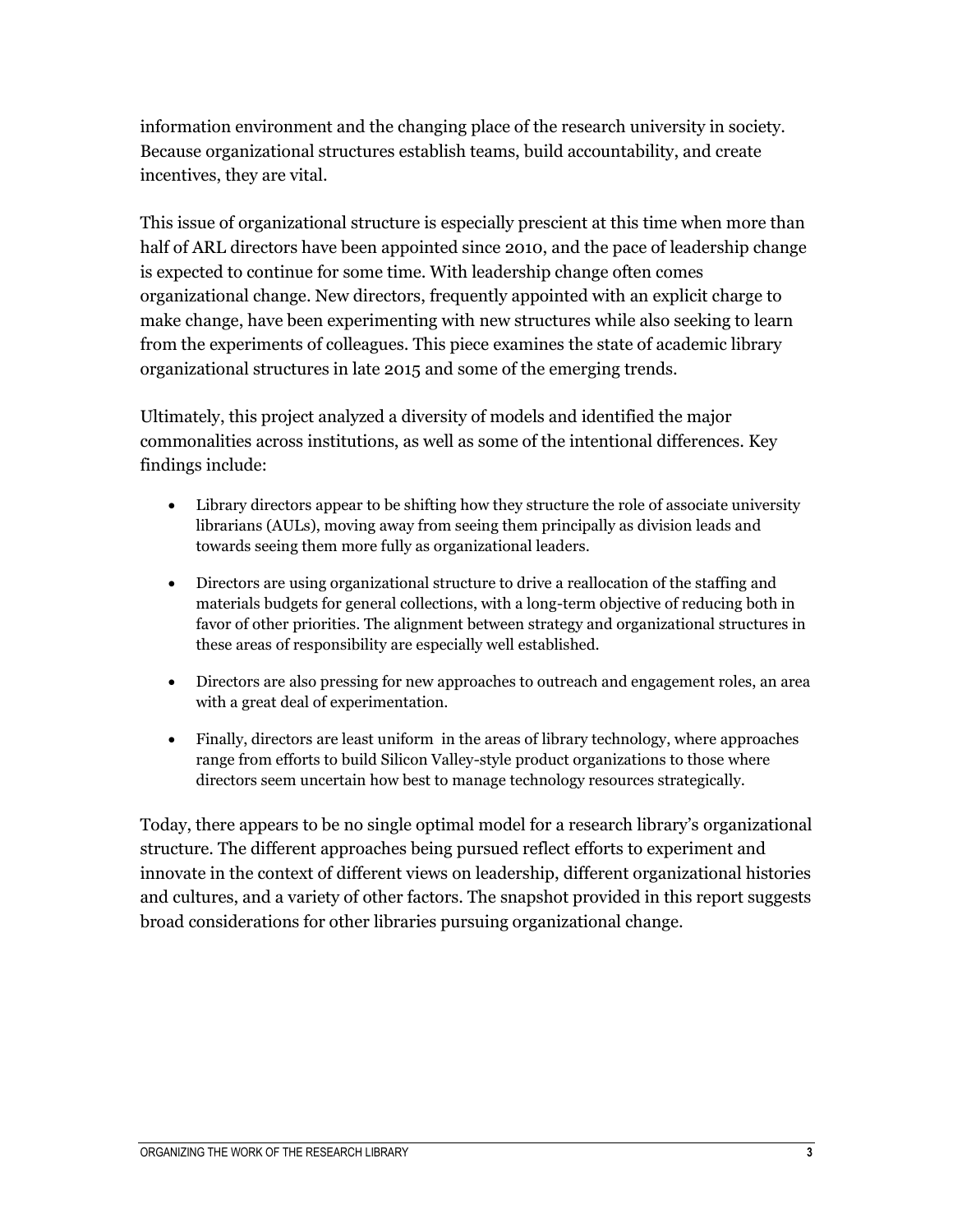### **Project Scope and Approach**

This project was conducted based on interviews with currently sitting and recently retired academic library directors. It did not incorporate the perspectives of others in the organization.

Participation is intentionally focused on larger institutions, where organizational size and complexity adds an important dimension to the research questions under study. Interviewees were selected intentionally to oversample those institutions and leaders believed to have been innovating, in one way or another, with organizational structure. The project is therefore not intended to be representative of research libraries broadly but to explore some of the changes and experiments being undertaken with respect to organizational structure.

Interviews were largely conducted by telephone, although it was possible to meet one director face to face. The basic interview guide is included as Appendix A, but in several cases subjects chose to emphasize adjacent subjects and interviews were allowed to proceed according to the subjects' inclinations. All interviews were conducted in the second half of 2015.

Interviewees are shown along with their then-current or former director/dean positions:

- Martha Bedard, University of Connecticut, previously University of New Mexico
- Jon Cawthorne, West Virginia University
- Carol Diedrichs, Ohio State University, previously University of Kentucky
- Charles Eckman, University of Miami, previously Simon Fraser University
- Geneva Henry, George Washington University
- Lorraine Haricombe, University of Texas Austin, previously University of Kansas
- Wendy Lougee, University of Minnesota
- Rick Luce, University of Oklahoma, previously Emory University, Los Alamos National Laboratory
- Brian Lym, Adelphi University
- James Neal, retired from Columbia University, previously Johns Hopkins University and Indiana University
- Sarah Pritchard, Northwestern University, previously University of California Santa Barbara and Smith College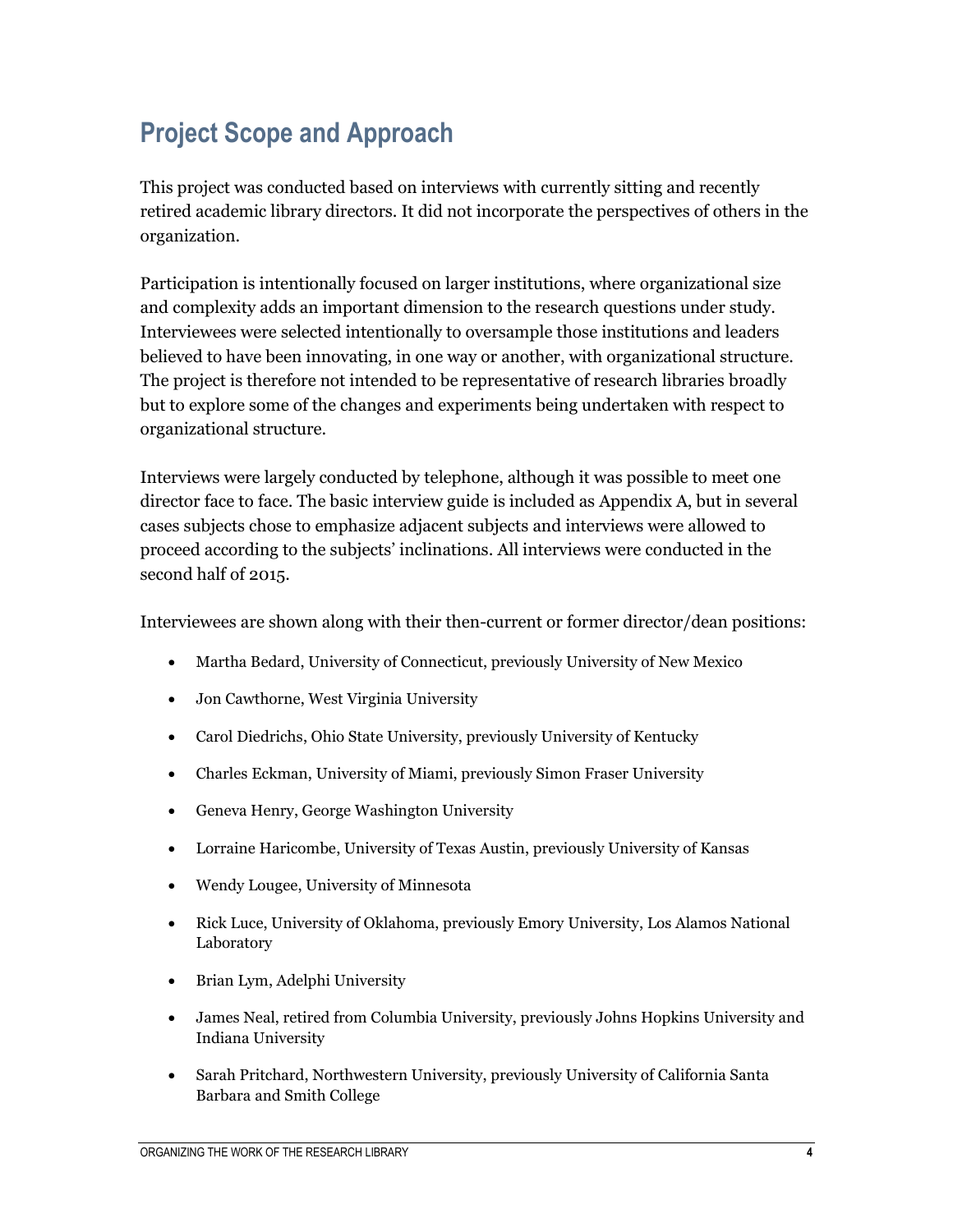- MacKenzie Smith, University of California Davis
- Carla Stoffle, retired from University of Arizona
- Gary Strong, retired from University of California Los Angeles, previously Queens Library
- Ed van Gemert, University of Wisconsin, Madison
- Kay Wall, retired from Clemson University, previously University of Southern Mississippi
- Karen Williams, University of Arizona
- Lizabeth (Betsy) Wilson, University of Washington

Interviewees were promised that their remarks would not be used for attribution. To help preserve anonymity, this report omits gendered pronouns and uses the pronouns "they," "them," and "their" as the generic singular, and it uses the term "director" generically regardless of the title of the library chief executive. As a result of the promised anonymity, most participants spoke with great candor about their approaches to leadership, decision-making, and organizational structure.

In preparation for the interview themselves, information about the organizational structure of the library, as presented on the library website, was gathered. Many interviewees shared internal information in advance of the interview about the organization or about a recent reorganization.

In the analysis of the interviews and these other materials, several common structural elements and themes emerged. Those are used to organize this report.

Although this project was initially intended to focus only on organizational structure, library directors think carefully about how to accomplish their missions, and it was impossible to limit them to questions about organizational structure. The reader will therefore find in this report, to some degree, a description of prevailing library leadership philosophies.

Since this report is a summary narrative, not a scientific analysis, there are no statistics or percentages. When the report describes what directors believe, it is simply reporting on the views of a majority of interviewees. The report presents the broad perspectives of nearly 20 library leaders who are working in a time of profound change.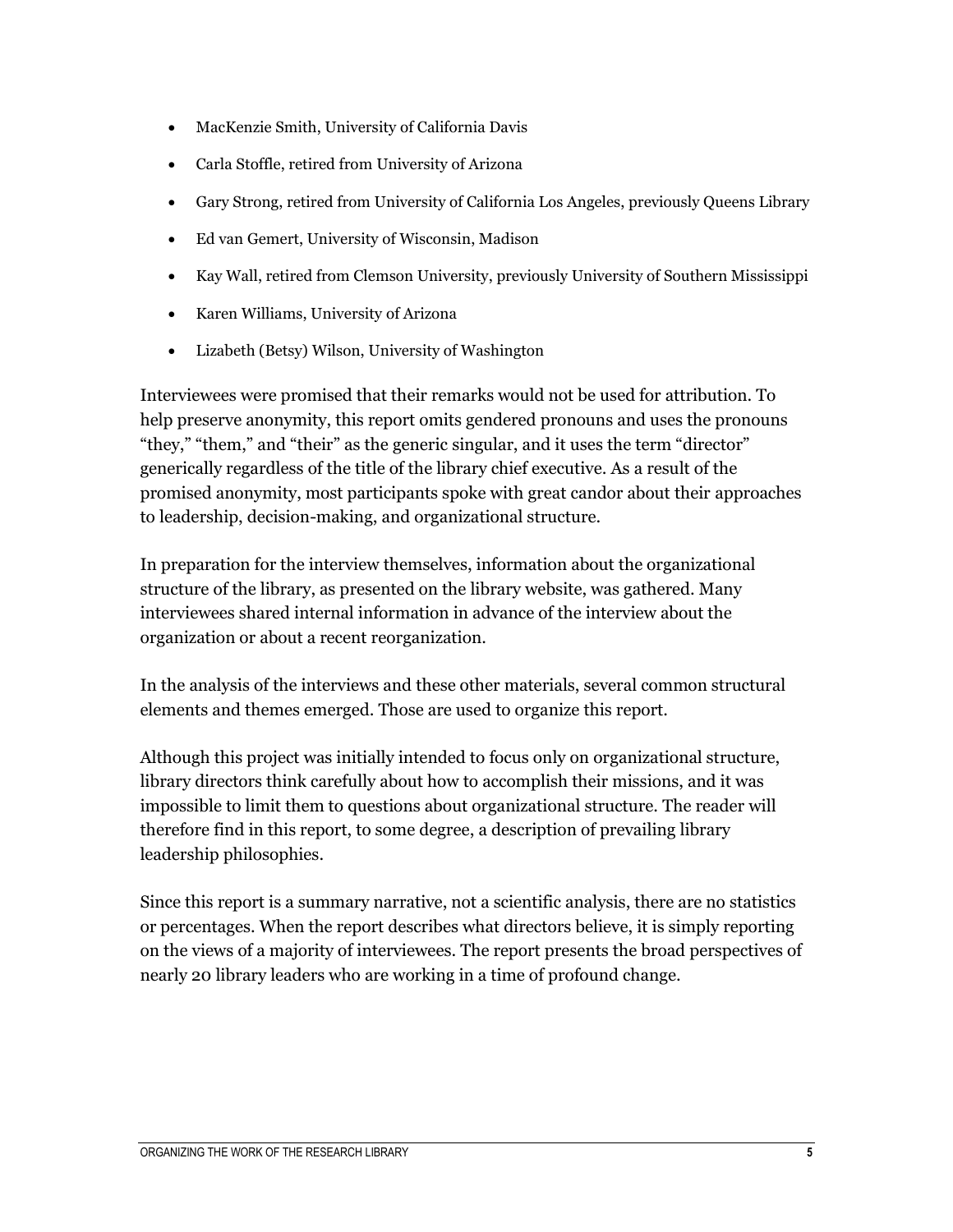### **Acknowledgments**

I am grateful to EBSCO for its sponsorship that made this study possible and for Scott Bernier, its vice president for marketing, who saw the importance of undertaking this project. I thank Amy Buckland, Ken Burhanna, Dennis Clark, Brian Keith, Kimberly Lutz, Deanna Marcum, Tim McGeary, James Neal, Barbara Rockenbach, Hannah Sommers, Claire Dougherty Stewart, and Carla Stoffle for helpful comments on the working draft.

### **High Level Structure**

The libraries reviewed in this project included a number of different types of organizational structures, and directors also described structures they inherited or attempted, but have since abandoned. Five essential types of structures were identified.

**Unit Heads**: This model is generally found at comparatively smaller libraries, in which each unit head reports directly to the director, who can have eight or more reports. Sometimes there is a single assistant/associate director, whose role is generally to manage administrative functions such as budget, human resources, and so forth.

**Place-based**: In a large campus library system with many locations and service points, the reporting structure is organized around directors of each of the libraries, with public and technical services, among others, decentralized in each library location. This model has been largely retired in recent decades, and many departmental and branch libraries have been closed or consolidated, or technical and administrative functions centralized, but elements of this structure can still be found in some library organizations.

**AUL:** All units and staff report administratively and professionally up through a group of associate university librarians. There are generally three to four AULs, although at larger and more complex research libraries there may be more such leaders. Sometimes there is an AUL for administrative functions such as HR, development, and finance while in other cases the functions all report directly to the director.

**Deputy**: Most if not all library operations report to a single deputy director, who takes responsibility for the day to day work of the library. The director focuses on "outward" or "future" issues, such as university relations, development work, or strategic projects.

**Team-based**: Teams are created to work more closely together and with one another, often on a somewhat self-organizing basis more so than a hierarchically managed basis.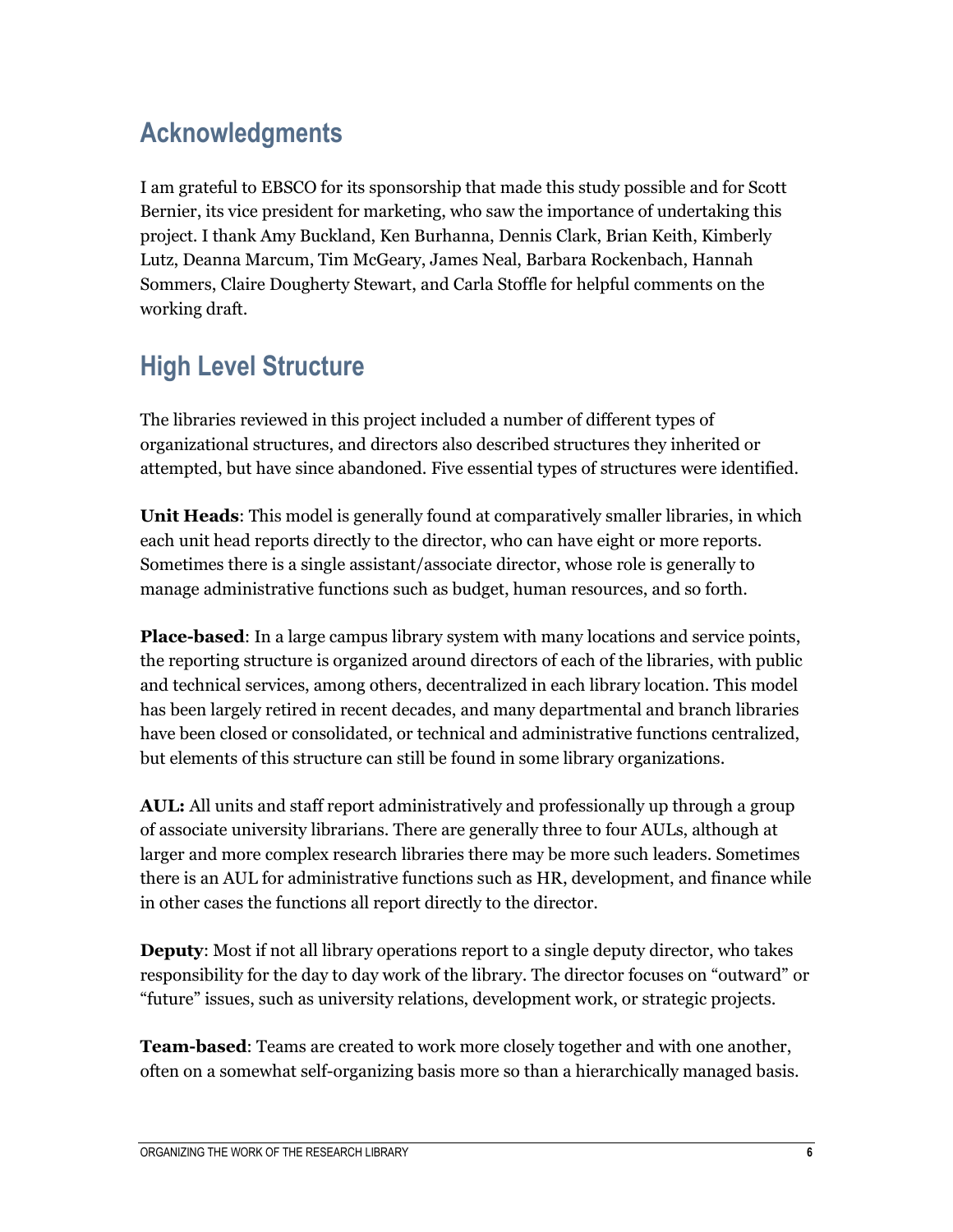Probably no library falls squarely into one of these reporting structures. Instead, library directors frequently borrow from multiple models to suit the needs of their organization.

### **The Director**

Most of the directors who participated in this project have the title of dean or vice or associate provost. As a dean, or sometimes with a title such as university librarian, one serves as a peer of the academic deans, who are the chiefs of the university's schools and colleges. In some cases, such as in larger universities with many schools, this may be a disadvantage, as the deans may operate fairly autonomously and may have little direct access to the provost. In those cases, depending on the provost in question, the title of vice or associate provost, may come with greater access to the provost's office and more regular opportunities for direct access with this senior university leader. Occasionally, the vice provost title is awarded in recognition of additional responsibilities that the director has taken on, beyond leading the library, and it is often a gateway to some university responsibilities such a chairing searches for deans. When these responsibilities do not fit into the provost's office, the title can instead be vice president.

There have been a number of cases in recent years where library directors are "dual hatted" with other major leadership roles or titles. In addition to their dean or director titles, Betsy Wilson of Washington also serves as vice provost for digital initiatives,<sup>1</sup> James Hilton of Michigan also serves as vice provost for digital education and innovation,<sup>2</sup> Rick Luce of Oklahoma also serves as associate vice president for research,<sup>3</sup> and Jeff MacKie-Mason of Berkeley also serves as chief digital scholarship officer.<sup>4</sup> In some cases these titles represent areas of responsibility that are absent from most directors' portfolios; in other cases, these titles may help to signal that the library is taking on an area of responsibility that, while perhaps not widely recognized at the institution, may be common elsewhere. A small number of directors, such as Rebecca Graham of Guelph,<sup>5</sup> also serve as CIO, but the organizational structures associated with merged library and IT divisions were not considered in this project.

- <sup>3</sup> Se[e https://vpr-norman.ou.edu/users/rick-luce.](https://vpr-norman.ou.edu/users/rick-luce)
- <sup>4</sup> Se[e http://evcp.berkeley.edu/news/announcement-appointment-university-librarian.](http://evcp.berkeley.edu/news/announcement-appointment-university-librarian)
- <sup>5</sup> Se[e http://www.uoguelph.ca/news/2012/03/new\\_cio\\_named.html.](http://www.uoguelph.ca/news/2012/03/new_cio_named.html)

<sup>1</sup> Se[e http://www.lib.washington.edu/dean/leadership/cabinet/betsyw.](http://www.lib.washington.edu/dean/leadership/cabinet/betsyw)

<sup>2</sup> Se[e http://www.lib.umich.edu/users/hilton.](http://www.lib.umich.edu/users/hilton)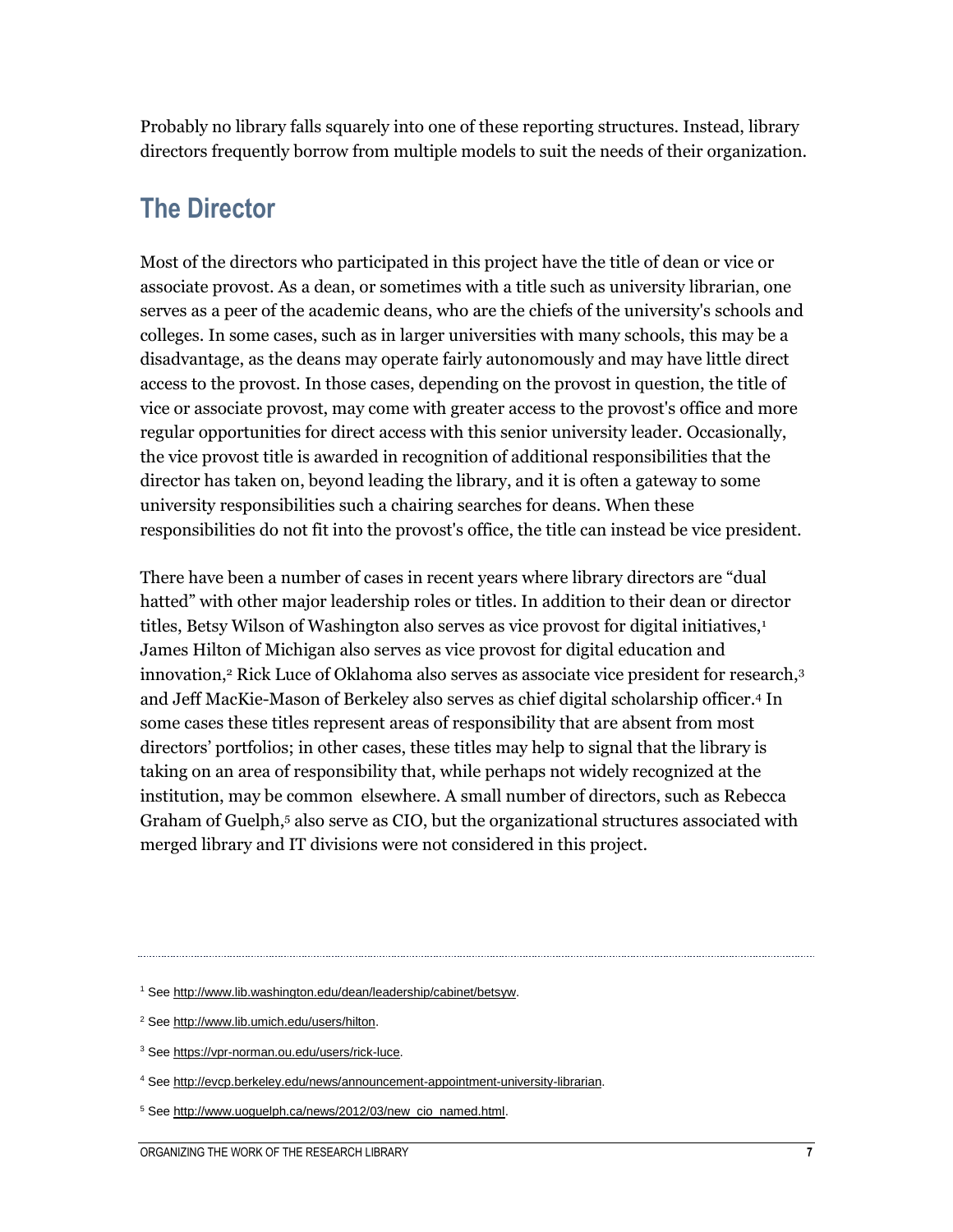Like employees everywhere, directors are invested in their relationship with their supervisor. The supervisor is almost always the provost, although one director reported having negotiated a dual reporting relationship that allowed for occasional access to the university president. Directors keenly recognized that they serve at the pleasure of this individual and that when there is a change in provost there can be a real risk to their own employment, especially if there is discontent in their own ranks or on campus with the services provided by the library.

### "If the director isn't clear about what they want to do, it makes it a challenge to get anything done."

In discussing their role, some directors conceptualize themselves in leadership terms. Some focus on establishing a vision for the library and leading change in that direction. One was clear in articulating, "If the director isn't clear about what they want to do, it makes it a challenge to get anything done." In this view, the director needs to understand their own individual vision well enough to be able to communicate it clearly.

Several directors who had only a small number of predecessors over the past several decades reflected on the perception that this had yielded relatively static organizations. In those cases, they felt an imperative to drive change in some combination of culture, services, and strategy.

Others focused somewhat less on overall leadership and somewhat more on specific aspects of their responsibility. These directors emphasized the work that is the director's alone, including such responsibilities as development, capital projects, and strategic initiatives. Sometimes these directors characterized their role as more external than those of others in the library, especially in the case of development.

Many directors spoke about the influences on their own growth as organizational leaders and their thinking on organizational structure and related issues. Directors who had previously served in this role at other libraries were more likely to express their confidence. On the other hand, those who were newer directors were more likely to look for learning opportunities. In some cases, they were mindful in seeking other university library directors as peer mentors, participating in leadership programs, or retaining an executive coach.

When speaking about their role, many interviewees could not avoid speaking about the significance of trust: mutual trust with their supervisors, trust in (and among) their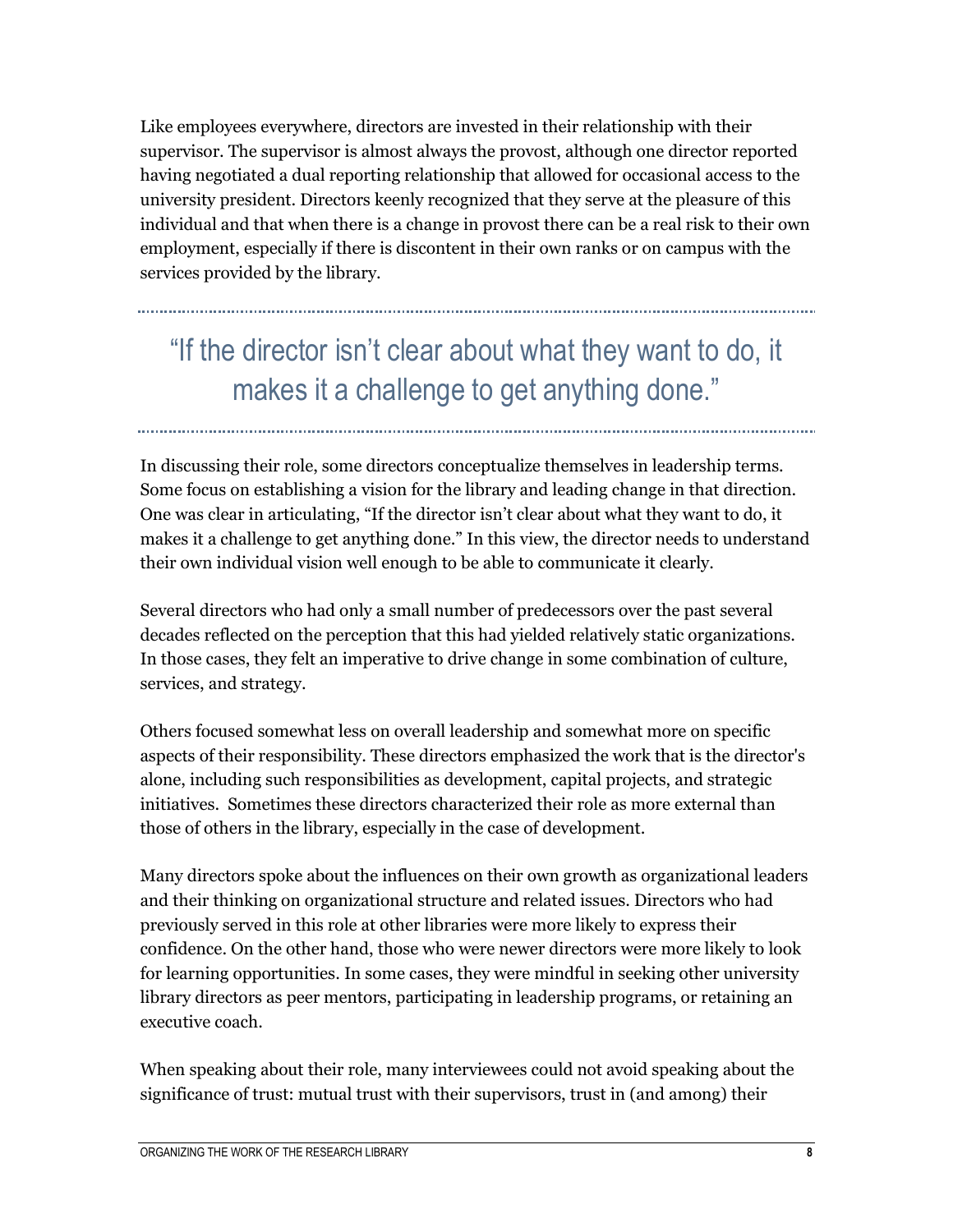leadership team, and trust in their colleagues in working with other campus units. When trust is present in all three of these areas, directors seem to act with confidence and to empower their organization far more so than when it is partially or entirely absent.

Some directors reflected at length about the phases of their leadership. Being able to determine whether one can take on an externally-oriented development role from the start, or whether there is internal rebuilding to address first, was not easy for all directors to see in advance, even those in a second directorship. One director reflected ruefully on the need to have enough presence with staff at the beginning to gain the trust to take on these more external responsibilities.

Some directors understood the campus culture, university leadership expectations, and library idiosyncrasies clearly before assuming their new roles. Others described just how difficult it was to do so and the surprises they found upon assuming the directorship. In several cases, they reflected with regret that they could not, or did not, better understand cultural dynamics and governance complexities more fully prior ahead of time. It was not clear whether they would have elected not to accept the position as a result, or simply would have used that information in negotiating the offer or in other ways to improve their ability to be successful.

### **A Leadership Team**

Library directors spoke at length about the need to build a strong leadership team. Many interviewees reported that in one way or another this is the issue that been the greatest challenge in thinking about organizational design.

### Directors wish to have a leadership team that is focused on the needs of the library as a whole.

Directors wish to have a leadership team that is focused on the needs of the library as a whole, and in many cases beyond the library to the university. They feel that, all too often, managers focus too narrowly on advocating for the needs of their units and divisions. They wish for, and have tried to create, a leadership team that can translate the library's strategic direction into the library's operations. There was a sense that the senior managers are not "administration," if they ever were, but "leadership," with one interviewee emphasizing the need to clarify continuously this nomenclature.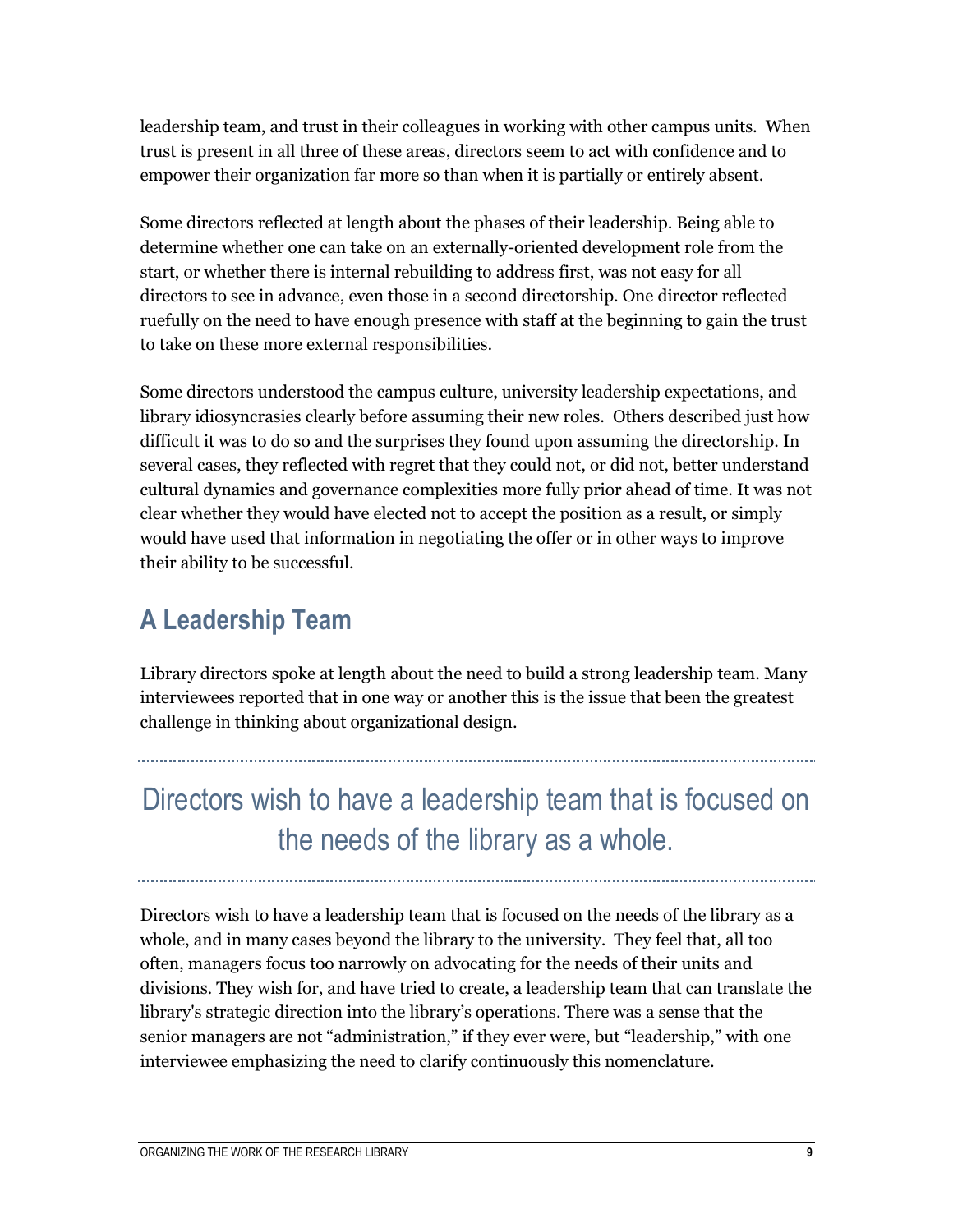The ability to select one's leadership team was a major factor for many directors. Some reported with gratitude that their predecessors had held open numerous leadership positions, making it possible for them to build the structure they wanted with individuals they had selected ("a true gift"). In other cases, members of the senior leadership team departed within a year or two of their arrival, providing some continuity but nevertheless affording the new director the opportunity to make structural changes with less heartache. Other directors found ways to organize at the highest levels around the capabilities of the leaders they inherited or otherwise work around the inflexibility they faced in being unable to develop their own senior leadership team. It was unusual but not impossible for a director to remove someone from an AUL-level position.

Directors have had varying levels of control and influence in filling open senior leadership positions. Building a pool of strong candidates can be easier if the director has and makes use of a strong professional network, if the library is located in a geographical location seen as comparatively desirable, and if the leadership position is defined in a way that is broadly appealing. In selecting the leadership team, most directors try to take an active role in the process. Depending on the organization, some are able to chair a search committee, while others choose a final candidate from among a small number recommended by a search committee.<sup>6</sup> These latter processes were reported in several cases to have been problematic for directors, especially those relatively new to a leadership role, who felt unable to push back against the established process. It was striking to hear of leadership teams whose creation was influenced more strongly by other factors than by the director's own objectives.

#### *AUL Roles*

Many directors have intentionally crafted the positions of their direct reports, and their leadership structure, with the objective of change. In some cases, this has meant shifting from a larger group of unit heads reporting to the director to a smaller group of AULs constituting a leadership team. In other cases, this has meant reducing the management burdens on some, if not all, of their direct reports to ensure that these individuals afford time and attention to strategy and leadership issues. Ultimately, there appeared to be a clear trend towards building a team that was more focused on organizational leadership and less on staff management.

Even so, there was a real split among the interviewees in terms of their views about the qualifications of AULs. Some were looking primarily for individuals with hands-on

<sup>6</sup> Deanna Marcum, "Talent Management for Academic Libraries," Ithaka S+R Issue Briefs, September 1, 2015, [http://dx.doi.org/10.18665/sr.241937.](http://dx.doi.org/10.18665/sr.241937)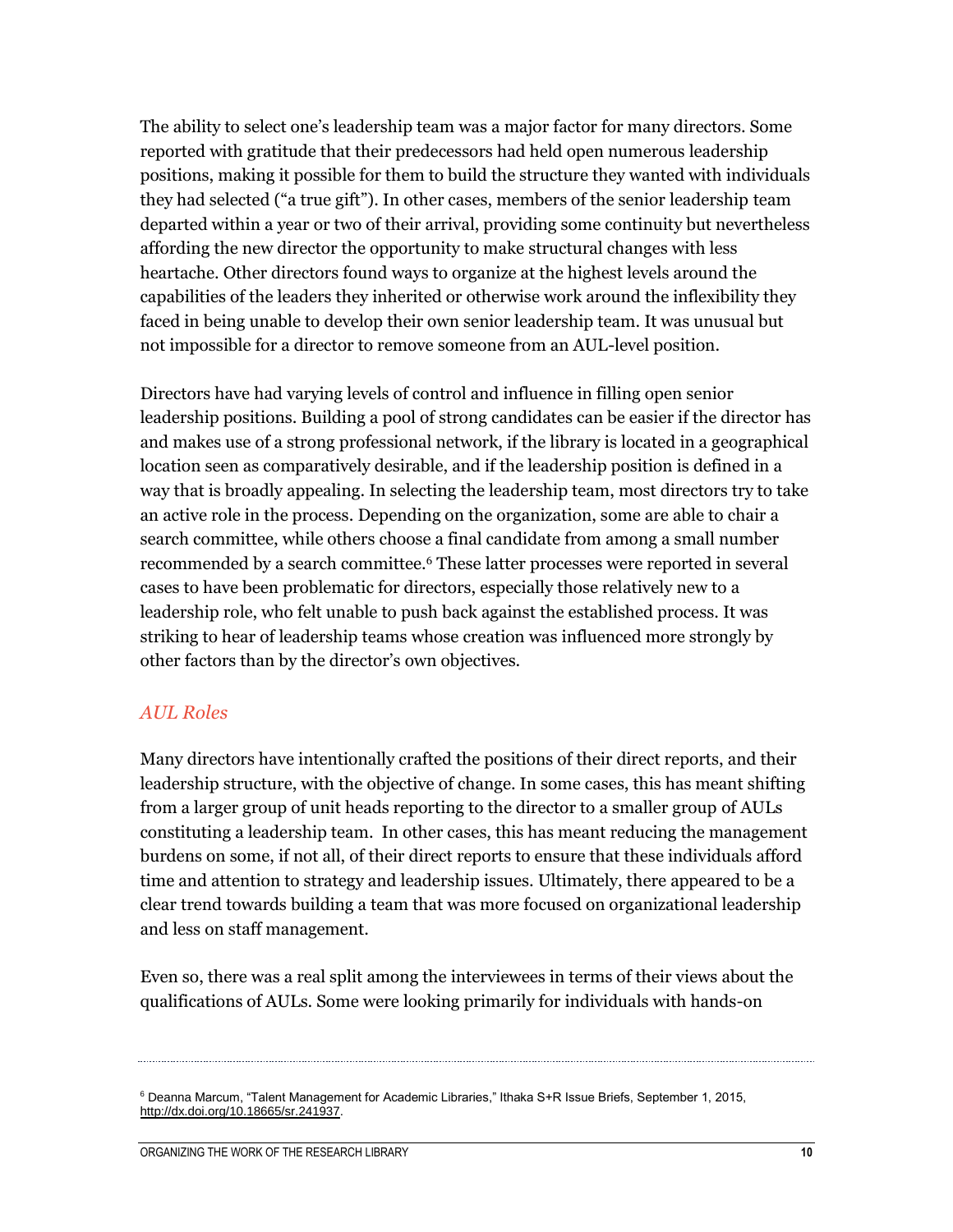experience and expertise in particular areas of responsibility. Others were seeking to build teams of strong visionaries and leaders who could readily assume one another's responsibilities or a library director role at any moment. Some of the latter group were very anxious to communicate how eager they are for their AULs to develop professionally and to take on director roles as soon as possible.

Most directors viewed their AULs as the core of their leadership team. Directors tended to bring this group (also including directors for development, communications, and/or human resources / talent management) together on a regular basis in some kind of administrative leadership team or cabinet meeting. Some directors have eliminated these meetings or reduced their frequency in favor of encouraging the AULs to meet together to resolve issues themselves and occasionally bring proposals to the director for approval. On the other hand, depending on the culture and the nature of the team, at least one director has felt threatened by AULs working together and seemingly against them.<sup>7</sup>

Several directors spoke about the need to elevate the leadership of the library to be more strategic and responsive to campus issues. In some cases, having built a strong cabinet, library directors reported an acute awareness that their AULs have not managed their own divisions with nearly enough strategic focus. Instead, they saw their AULs getting bogged down in minutiae with their teams. In these cases, directors were unsure how to empower their smart, strong cabinet members to serve as effective leaders of their divisions. In general, they described efforts to help their AULs learn how to let go of the details and focus on the big picture.

#### *Unit Heads and Middle Managers*

A recurring theme in the interviews with directors is the challenge of balancing the need for strong unit leadership with the broader need to lead the library as a whole. This issue has been at the forefront in the restructuring of several libraries included in this study.

Several directors felt that middle managers and unit heads are the key obstacles towards widespread organizational change. Directors believe that these individuals try to protect their own turf (perhaps in some cases because they do not feel secure in their roles) rather than working cooperatively on behalf of the library broadly. As a result, several directors have sought ways to strengthen management skills and organizational perspective at middle management levels.

 $7$  One reader raised the question as to whether tenured AULs are more likely to challenge sitting directors but that issue did not arise in the interviews.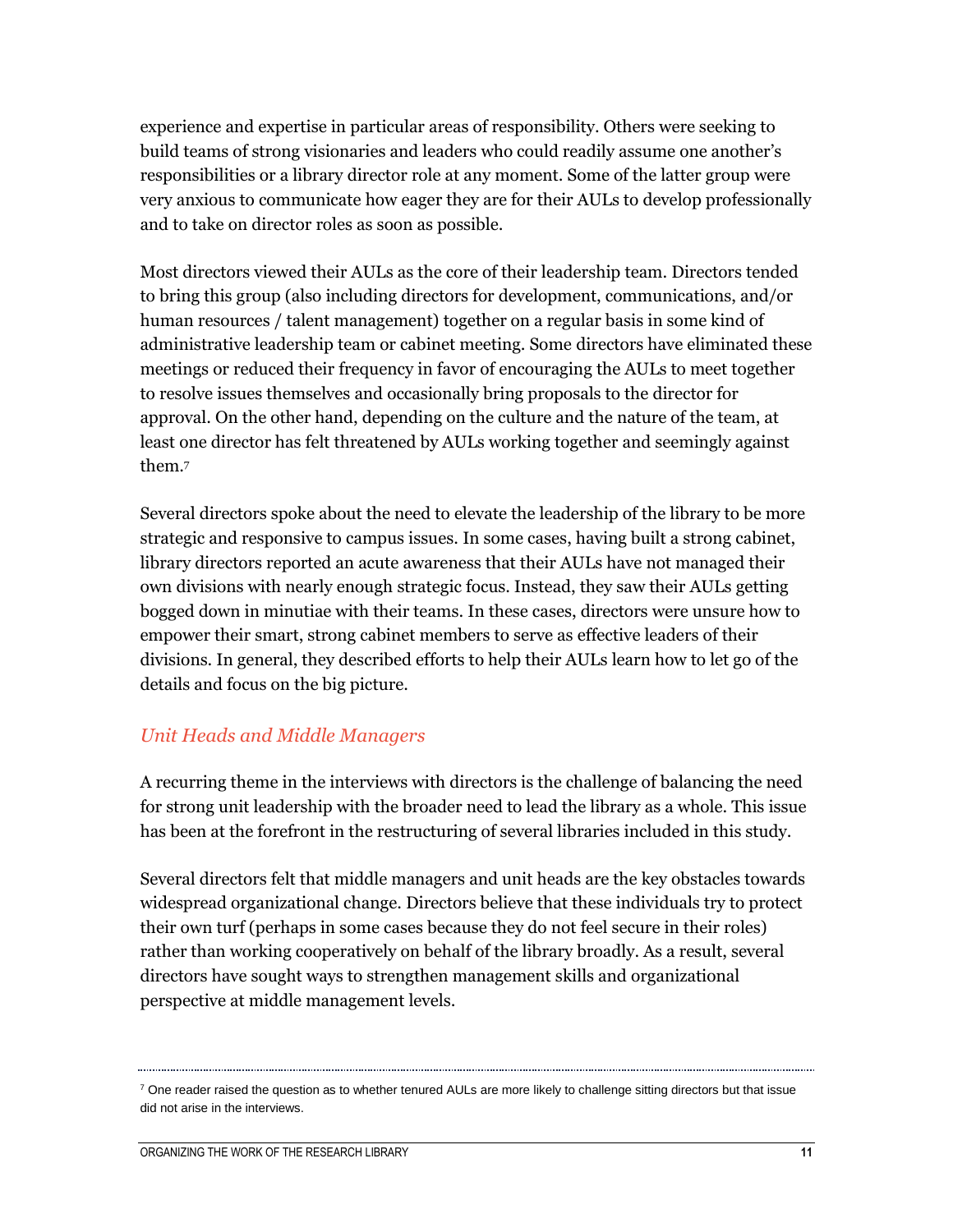Looking at some of these issues, both at the library leadership level and the division leadership levels, several directors reflected on the challenge of effectively measuring performance. There was a sense that unit heads and middle managers, and even more so frontline staff, are not evaluated against measures that are consistent with the strategic leadership roles that directors were hoping would cascade through the organization.

Some directors set up a variety of mechanisms to allow them to personally reach deeper into the organization. One director established quarterly meetings with their indirect reports, one example of the variety of more inclusive leadership structures they sought to develop. Several directors emphasized how important it is not only that they fund professional development activities but that they proactively identify and even create meaningful professional development for their middle managers and frontline colleagues.

Several directors are taking a very different approach, attempting to dis-establish the notion of purely hierarchical management. While libraries have a long tradition of work through committees and working groups, in these cases the directors are looking to incorporate team-based operations into the organizational structure rather than as a shadow structure. They are frustrated with committee-based approaches to priorities such as assessment, looking not just for a coordinator for this type of role but a new mechanism for managing a strategic priority of this sort.<sup>8</sup> The specifics of these approaches varied tremendously across the several libraries that are utilizing them, but the common thread appeared to be a strong desire to empower employees throughout the organization by fostering decision-making models at a working level, so that fewer decisions had to be delayed by flowing up the hierarchy and back down again. These team approaches also appear to be linked to directors' efforts to lighten the management burden of AULs and position them more strategically.

#### *Deputy University Librarian*

Several directors spoke about the role of a deputy university librarian, in some cases because they had experienced this role earlier in their career, in other cases because they had eliminated the role upon assuming a leadership position, and in still other cases because they had created such a position.

There appear to be three types of deputy positions:

Where the majority of library operations report up to this individual.

<sup>&</sup>lt;sup>8</sup> Gavia Libraria (the Library Loon), "The C-word," December 15, 2011, [http://gavialib.com/2011/12/the-c-word/.](http://gavialib.com/2011/12/the-c-word/)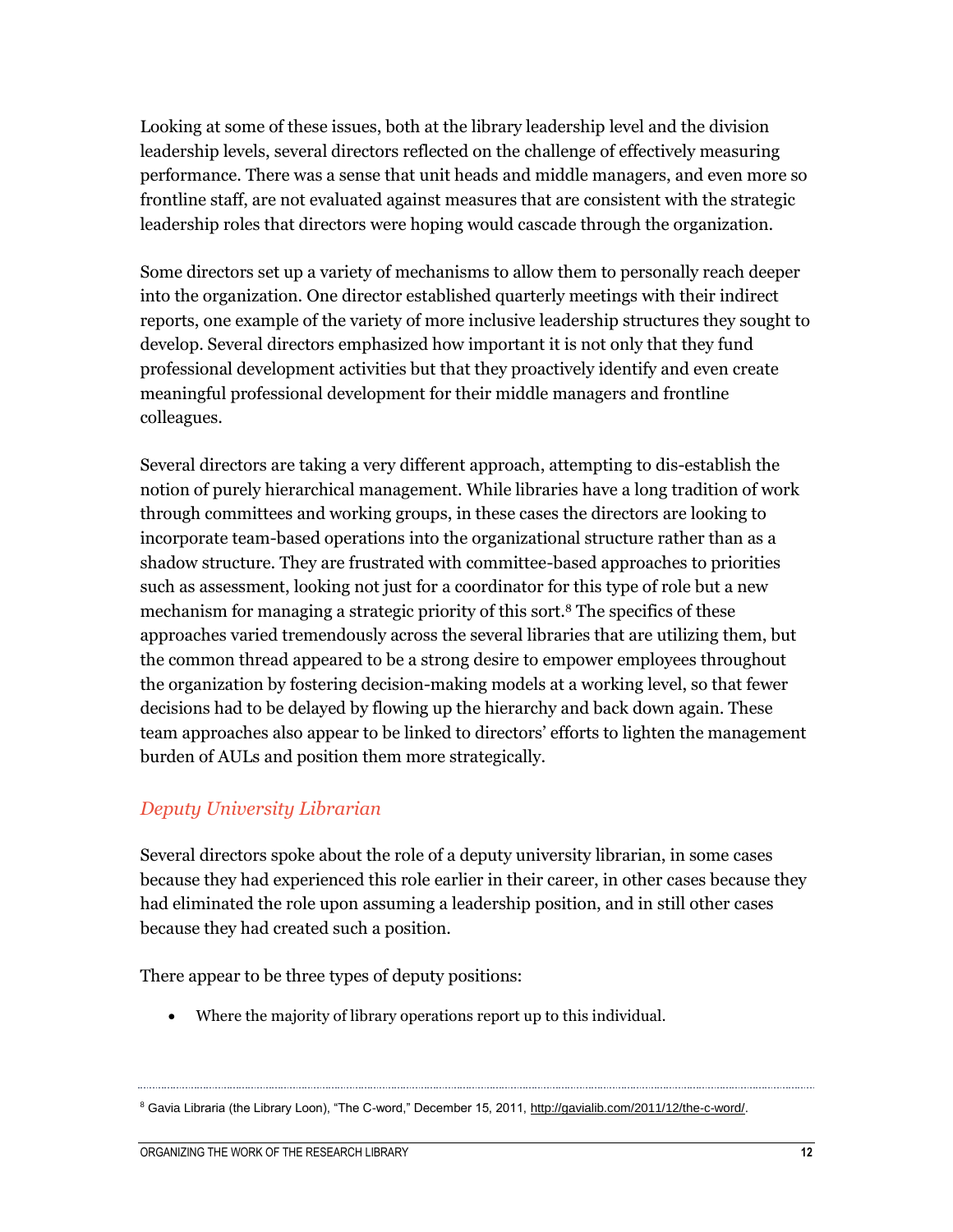- Where the position serves as first among equals of the AUL's.
- Where someone holding another title implicitly serves as the first among equals of the director's reports.

Directors who felt they themselves were taking on an unusual strategic project were most likely to establish a deputy position. One example was a director taking on the development, design, and construction work required to completely renovate the main campus library. Another was a director determined to develop a fundamentally online "21st Century" library. In these circumstances, some directors focus more than others on how to eventually link up the additional "strategic" activity with the other parts of the library operations that are managed by the deputy. There can in some cases be a risk that these two can diverge and can cause tension.

The models here are by no means identical to one another. One director compared the deputy role to a corporate COO, who allows the CEO to focus on larger strategic and governance issues. Another interviewee used the example of a chief of staff, who funnels only the largest decisions to the director.

Such models seem to succeed when an unusual degree of trust and "chemistry" exists between director and deputy. Consequently, when the director departs their position, and if the deputy does not then assume the director role, a new director is unlikely to develop the same chemistry with the deputy. As a result, these models can be problematic for transitions. Put more bluntly, the deputy should probably assume that when the director leaves they will either assume the directorship or depart themselves. This was the single clearest exception to the notion that leadership teams can in some cases be inherited with success.

#### *Leaders throughout the organization*

Several directors spoke passionately about the need to encourage innovation broadly throughout the organization. They were emphatic that innovation should be possible regardless of one's position in a hierarchy, which was not always seen as possible. One director created an innovation fund, to encourage ideas that might "bubble up" from anywhere to make their way directly to library leaders; this was reported to have helped at least temporarily to break things open. Even though a discussion about leadership throughout the organization was not on the list of interview questions, several directors focused extensively in their interviews on issues of organizational development in this regard. Directors emphasized again and again a desire to empower "frontline" staff who ultimately have better ability to make their own decisions about how best to get their work accomplished to the extent that they are able to see the broader picture of the library's strategic emphasis.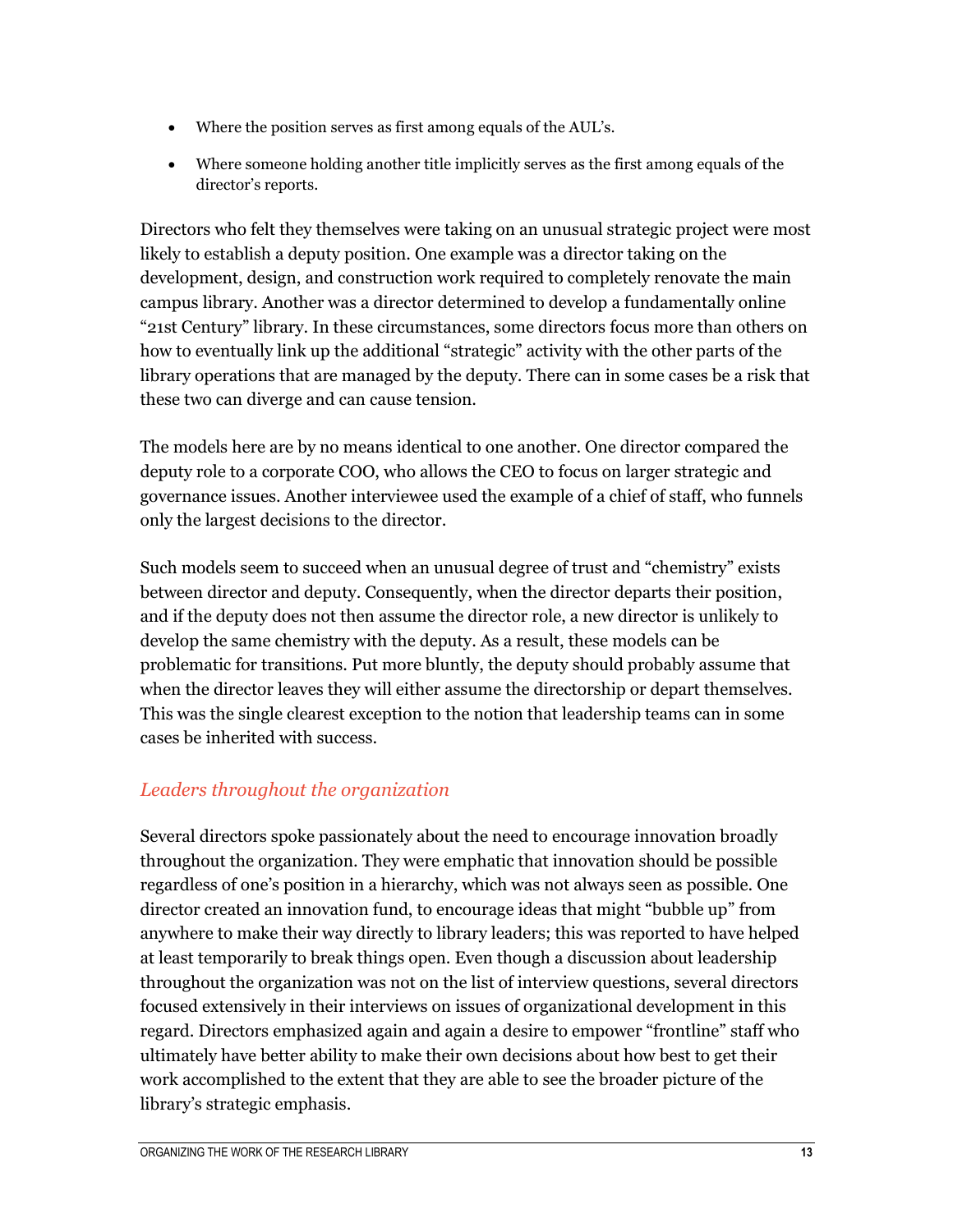Several directors spoke passionately about the need to encourage innovation broadly throughout the organization. They were emphatic that innovation should be possible regardless of one's position in a hierarchy.

Especially at larger libraries, directors indicated that staff collaboration well beyond hierarchical management becomes increasingly important. Many directors referred to a proliferation of teams, cross-functional working groups, and other efforts to break out from a purely functional organization structure. In several cases, directors offered examples illustrating that there was close to "one team for every employee" to show that a good idea had proliferated beyond reason. Some directors have reduced, or expressed an interest in reducing, the number of these groups and the resources they consume. In other cases, there is an effort to ground these structures more directly in the organizational structure, for example by connecting certain types of initiatives with an AUL sponsor, with the view that this can add agility.

Several of the interviewees also reflected on factors related to faculty status and/or unions. Faculty status is seen as a challenge in certain circumstances, but even when tenure and promotion was controlled by a committee structure, rather than the dean, directors found creative ways to assert influence. Some directors were accepting of the reality of faculty status and tried to build structures that provided more flat organization or more participatory decision-making. Other directors felt that faculty status undermined their ability to innovate in the ways that their provosts were mandating, and as a result were sidelining librarians with faculty status in a variety of creative ways. In still other cases, sometimes the library dean has tenure and promotion responsibilities for all librarians on campus, even those in other libraries such as law and medicine not formally under their purview, providing substantial influence well beyond the organizational charts. There were also cases where faculty status models and/or union dynamics were seen as more severely diluting the authority of the director and library leadership team.

### **Organizing to Address the Most Pressing Issues**

Directors discussed their efforts to reshape their organizations to support strategic priorities in three fundamental areas.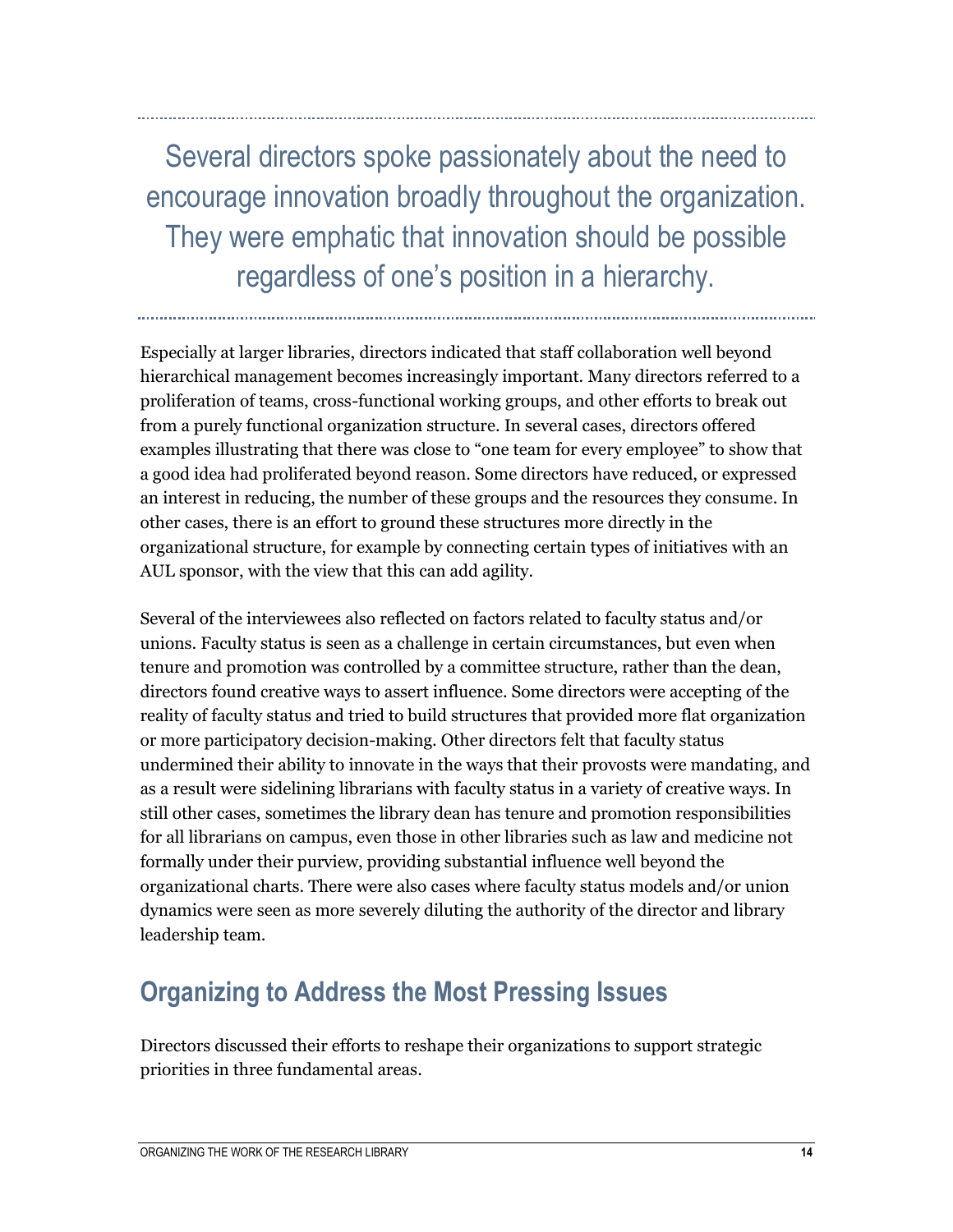#### *Rethinking collections*

Libraries once distinguished between bibliographer or selector roles, which were responsible for building collections in a field-specific area of expertise, and reference roles, which were responsible for providing user research assistance. Many libraries had parallel hierarchies, one responsible for collections and another for public services. A third hierarchy for technical services completed the three-legged stool. Support and administrative services might be housed in the director's office or might constitute the stool's fourth leg.

In many cases, these hierarchies shifted when the selection and reference roles merged across many institutions in the 1990s. Typically, one AUL retained responsibility for the staff in these roles, while another retained responsibility for the library materials budget. As electronic resource licensing grew in significance in the 1990s, dedicated staff for these purposes were often added in the latter group.

Research libraries almost always organize the collections function under the responsibility of a senior executive officer and member of the director's cabinet, such as an associate university librarian. Sometimes this individual is responsible for other functions as well. In universities with a strong open access mandate, scholarly communications functions are often organized under this leader, supporting a vision that all collections, whether generated internally or acquired elsewhere, are equally important.<sup>9</sup> This clarity of vision may be complicated by the collaborations needed to support various types of digital collections but in theory it is intended to assign responsibility for all collections to a senior leader. Also, in some cases, this leader takes responsibility for certain components of the library's materials processing and descriptive operations, such as acquisitions, cataloging, and/or preservation, which ultimately serve in support of collections.

It is also common for the AUL for collections to focus exclusively on collecting and licensing. In the latter case, the collections executive often has a very small staff, with principal responsibility not for staff management but rather for the materials budget. This model can have its limits, especially if it impedes coordination for the full lifecycle of collections and content access decision-making, but there are also examples of it working well.

<sup>9</sup> Deanna Marcum and Roger C. Schonfeld, *Office of Scholarly Communication: Scope, Organizational Placement, and Planning in Ten Research Libraries* (New York: Ithaka S+R, 2015), [http://dx.doi.org/10.18665/sr.275206.](http://dx.doi.org/10.18665/sr.275206)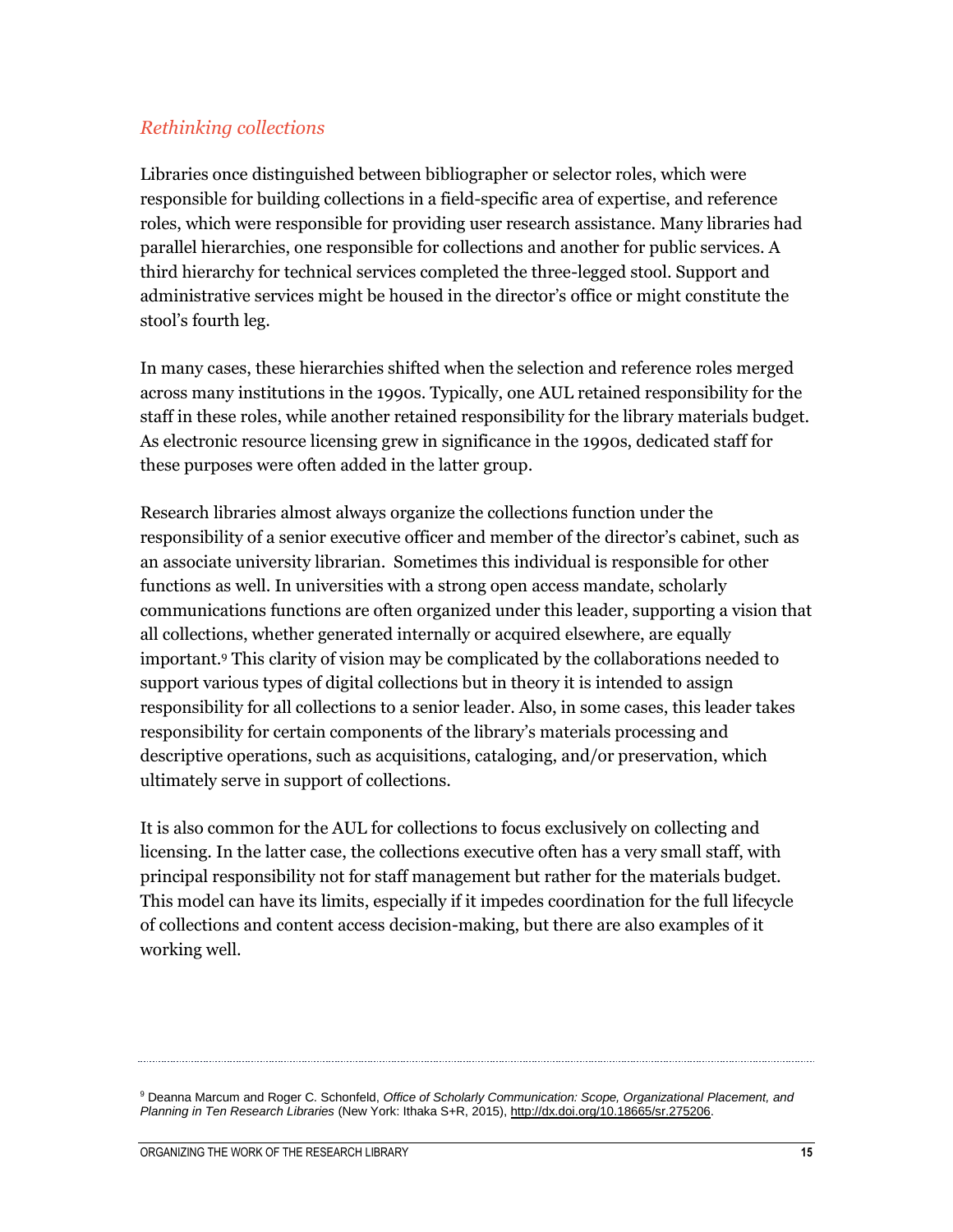Many of the libraries represented in this project have extensive collaborations around collections, including consortial licensing of digital collections, efforts to share in the management of print collections, preservation initiatives, and more. Staff to support these efforts are sometimes located in consortia or university systems offices, which in at least one case is housed administratively inside the library itself. But while collections executives and staff are frequently involved in collaborations, the interviews with directors produced little indication that there was any direct impact on how the collections organization was structured or the executive role organized.

For several of the interviewees, rethinking the way that collections are organized and staffed represents one of their most significant strategic objectives. Library leaders expressed a desire to address two fundamental issues.

First, at those libraries with an existing investment in special collections, there is great interest, as Rick Anderson has articulated, to "shift our focus from the collection of what we might call "commodity" documents (especially in physical formats) to another activity in which we have also been engaging for many centuries: the gathering and curating of rare and unique documents, including primary source materials."<sup>10</sup> To do so, library directors see the need to shift materials budgets from the acquisition of general collections to the purchase of distinctive collections, increasing the support for these activities through growing or repurposed curatorial, descriptive, and other capacities.

Second, as Anne Kenney has described, many research libraries are looking for ways to move their liaison programs systematically towards new ways of engaging and supporting research and learning.<sup>11</sup> One reason this is possible is that for many parts of the general collection, less selection is taking place at a title level and much more is taking place through various types of aggregations, collections profiles, and demanddriven models. Another is that directors perceive reference questions through the staffed reference desk model to have declined substantially. As a result, they are looking to transition these staff towards the increasing provision of new services to user populations under an increasingly engaged outreach model.

Fundamentally, many library leaders are grappling with how to build a structure that enables them to accomplish both of these objectives simultaneously.

<sup>&</sup>lt;sup>10</sup> Rick Anderson, "Can't Buy Us Love: The Declining Importance of Library Books and the Rising Importance of Special Collections," Ithaka S+R Issue Briefs, August 1, 2013, [http://dx.doi.org/10.18665/sr.24613.](http://dx.doi.org/10.18665/sr.24613)

<sup>&</sup>lt;sup>11</sup> Anne Kenney, "Leveraging the Liaison Model: From Defining 21st Century Research Libraries to Implementing 21st Century Research Universities," Ithaka S+R Issue Briefs, March 25, 2014, [http://dx.doi.org/10.18665/sr.24807.](http://dx.doi.org/10.18665/sr.24807)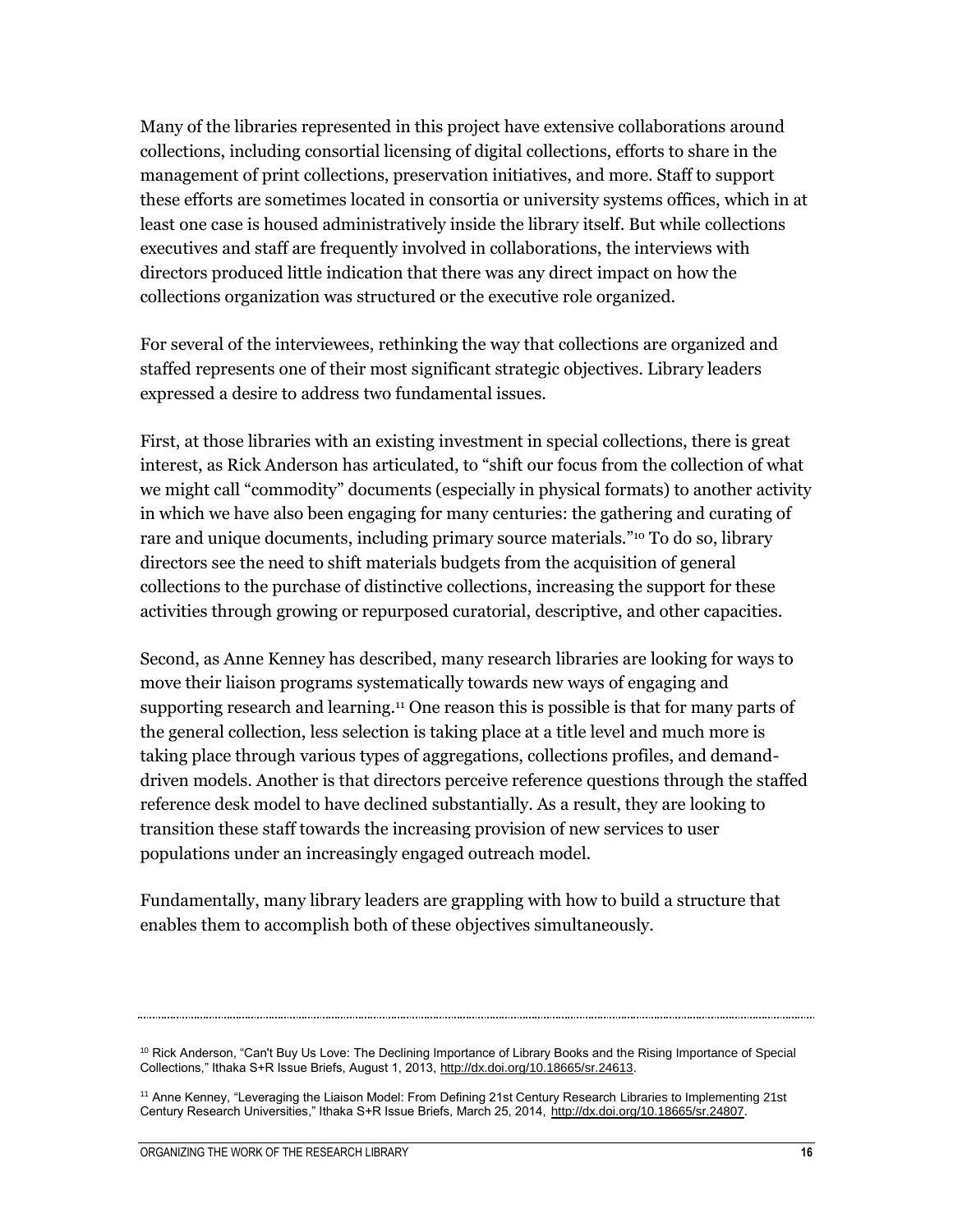Some libraries have decided to merge all collections responsibilities under one AUL structure. Perhaps counterintuitively, these libraries are emphasizing their strategic desire to shift spending patterns away from general and towards special collections. They empower a single senior individual to administer all the associated budgets, an individual who in turn is assigned a performance objective to shift resource expenditures (such as materials budget and processing operations) from general to distinctive collections. This groups the general and special collections together under one leader whose objective—and budgetary authority—is aligned with the library's strategy.

Other libraries are making a different choice. They are pulling together all the distinctive collections, such as rare books, archives, area studies, and other special collections, into a single AUL structure. This has the effect of putting all the staff who will continue to focus on item-level selection and curation, and their collections, into a single hierarchy, thereby providing greater high-level support and engagement for their work. Perhaps of greater interest, however, is that this makes possible the more fundamental rethinking of selection and associated staffing for general collections. Another AUL is therefore charged with precisely this task, which to a very significant degree can be termed "reimagining the liaison model" (see below under "reimagining outreach").

Most directors are interested in accomplishing both these objectives, of repurposing the budgets and the selectors for general collections. One model emphasizes the materials budget, the other emphasizes staffing roles, but it would be too simple to conclude that the models are selected purely based on the strategy that the library is pursuing. While the directors seemed to organize their high-level structures to give greater priority to one or the other, they are also shifting around responsibilities for technical services, liaisons, and the general collections budget, in an effort to accomplish both objectives together.

#### *Reimagining outreach*

Many of the leaders interviewed for this project were passionate about strengthening the libraries' relationships with faculty members and students and the services they provide in support of research, teaching, and learning. Many see the liaison program (whatever it may be called) at the heart of these efforts. <sup>12</sup> Several directors emphasized the importance of having the entire library organization—not just liaisons—focused outwardly. The efforts to achieve this vision of stronger relationships and greater engagement are grouped together here under the term "outreach."

 $12$  An important initiative taking place in parallel with this research is reported in Barbara Rockenbach, Judy Ruttenberg, Kornelia Tancheva, and Rita Vine, Association of Research Libraries/Columbia University/Cornell University/University of Toronto Pilot Library Liaison Institute: Final Report (Washington DC: Association of Research Libraries, 2015), at [http://www.arl.org/storage/documents/publications/library-liaison-institute-final-report-dec2015.pdf.](http://www.arl.org/storage/documents/publications/library-liaison-institute-final-report-dec2015.pdf)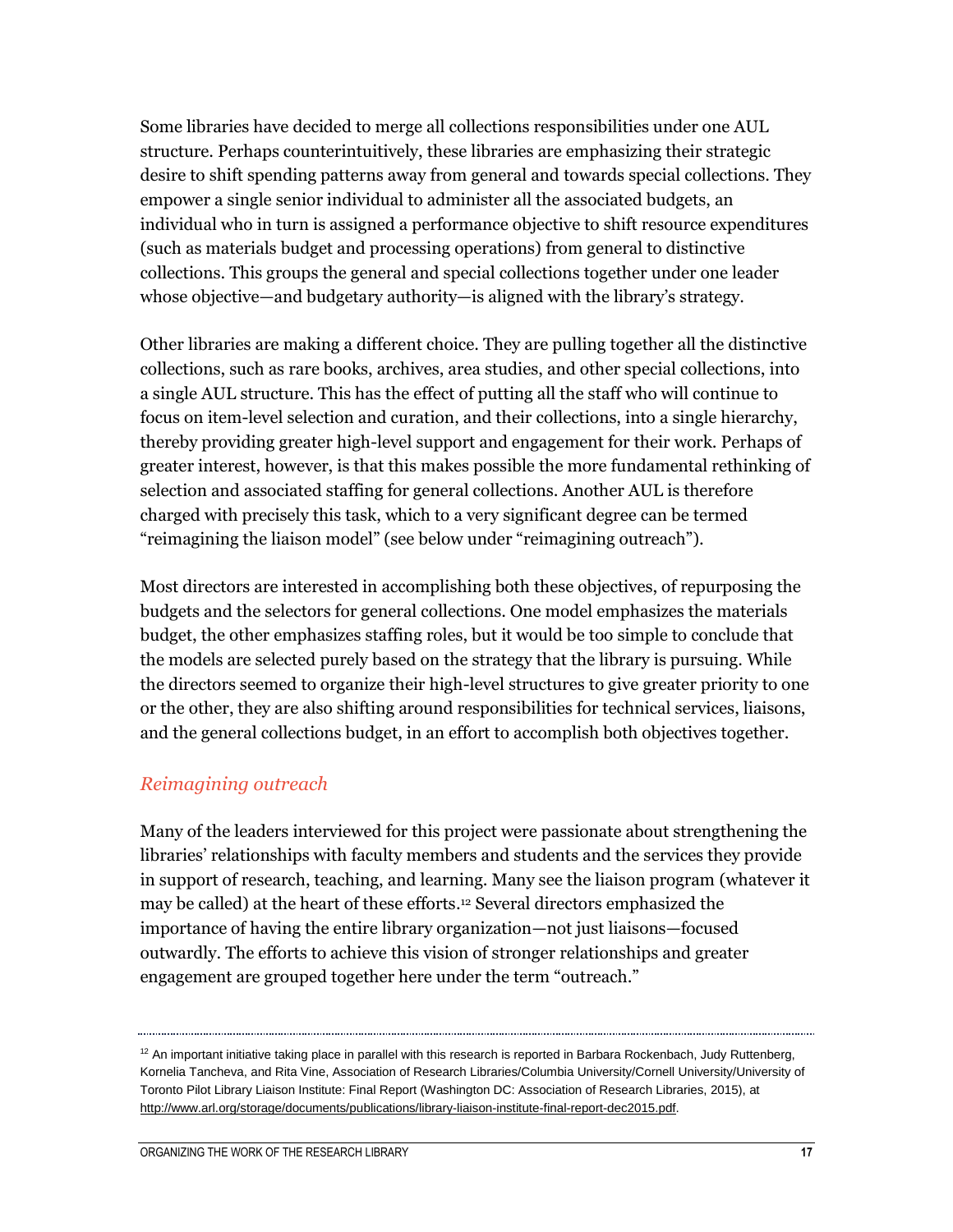While many directors discussed making all librarians responsible for outreach, structurally most of the libraries in the sample are split between roles that can be interpreted as outreach versus those that are "back of the house." Several directors indicated that the greatest share of professional librarians employed by the library were in outreach roles. This seems in some cases to be an intentional shift, a sense of how the work of professional librarians is evolving as compared with that of other library professionals; while in other cases directors were simply describing the reality as they inherited it.

Several interviewees expressed a variety of concerns with the ways that outreach functions are delegated. Many liaison structures charge individual librarians with having a relationship with a given academic department or a small group of departments. Extensive thinking has gone into these models and how best to support them.<sup>13</sup> But there is evidence that, while these models may have strengths in other areas, they may be providing uneven research support in at least some fields.<sup>14</sup> Some interviewees also shared the sense that liaisons, especially in a faculty status context, have in some cases encouraged campus dissent from the directions that the library, or at least its leadership, will have chosen to pursue, using the relationships they are charged to build with faculty members in one sense "against" the library. For example, libraries taking new approaches to collections management may find humanities liaisons alerting humanists of the risks to their collections and at least implicitly encouraging objections. Many libraries are trying to strengthen the research support they can provide, and as a result are looking towards different models for its provision, as alternatives or supplements to the subject-organized liaison model.

One important form of outreach has historically been the physical embedding of librarians in the same buildings as many academic departments. While physical library spaces in themselves fall outside the scope of the current project, space considerations are relevant here because many larger research libraries were built as a federation of school and departmental libraries, each with its own director and organizational structure. As spaces are consolidated, so too is staffing. Several interviewees have presided over the reduction in the number of library locations, by closing branch or departmental libraries. These changes are especially common in the sciences, where the digitization of the journal literature reduced substantially the rationale for a collection of print resources in proximity with a scientific laboratory (and in many cases reduced the

<sup>&</sup>lt;sup>13</sup> See for example, Richard Moniz, Jo Henry, and Joe Eshleman, Fundamentals for the Academic Liaison (Chicago: Neal-Schuman, 2014).

<sup>&</sup>lt;sup>14</sup> A colleague and I found that historians, for example, felt they received a range of types of support from subject specialists, meeting some but not all needs. See pages 20-23 in Jennifer Rutner and Roger C. Schonfeld, *Supporting the Changing Research Practices of Historians* (New York: Ithaka S+R, 2012)[, http://dx.doi.org/10.18665/sr.22532.](http://dx.doi.org/10.18665/sr.22532)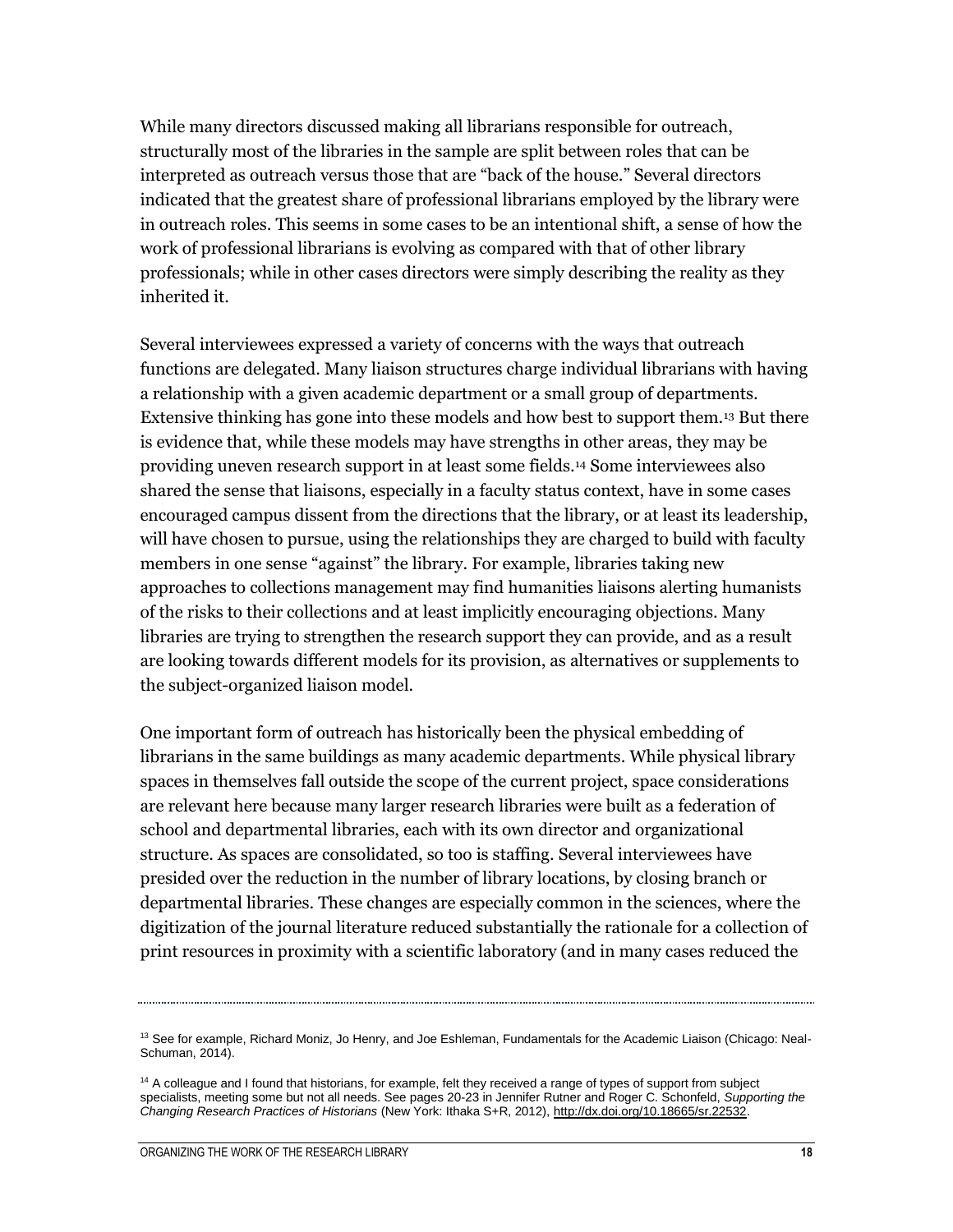argument for keeping those materials in print altogether). The process of closing these departmental libraries is far along at many, but not all, institutions included in this project.

One broad direction has been the creation of "hub" libraries for the sciences (or social sciences), containing a variety of resources, staff, and services. These consolidate departmental libraries and increasingly de-emphasize print collections if they contain any substantial amount of them at all. With the shift away from fully developed (if small) departmental libraries towards hubs designed to serve certain macrodisciplinary fields like the sciences, the organizational structure has shifted to some degree as well. Some libraries are using this consolidation as an opportunity to expand services even while reducing (if not eliminating altogether) the tangible collections they provide. For example, Columbia has established digital centers for the humanities, social sciences, and sciences, respectively, each of which is intended to provide expertise for grant seeking, assessment, marketing, support of teaching & learning, and other priorities. Others are considering building teams of librarians each of which is collectively responsible for a cluster of disciplines—for example, arts or physical sciences. This would have the benefit of colleagues providing one another with mutual support and also redundant staffing. One director mentioned that it would also provide a form of peer support and accountability that can be absent in some traditional liaison models. While some libraries have established AUL-level roles to serve these macrodisciplinary fields, managers for these "hubs" will more typically report to an AUL for services; sometimes both models are used on the same campus for different libraries, for example an AUL for health sciences and a department head for social sciences.

Several directors in this project sample have been implementing, or considering carefully how to build, a different structure and staffing model for campus outreach. The University of Kansas, for example, has entirely reorganized its service provision around user groups such as undergraduate students, graduate students, and faculty members. In other less comprehensive cases, subject-based liaison models are mixed with other mechanisms for delivering services. UCLA integrated specialized services, such as digital humanities support, within its liaison structure.<sup>15</sup> In other cases, the responsibility of liaisons is being focused more precisely, so that they are recast as "consultants" responsible for in-depth research assistance rather than the many roles they are more generally asked to take on.

<sup>&</sup>lt;sup>15</sup> Marta Brunner's remarks at a symposium in 2013 provide a good illustration of the thinking at UCLA at the time, [https://youtu.be/n4XIzp3ExMA?t=3m6s.](https://youtu.be/n4XIzp3ExMA?t=3m6s)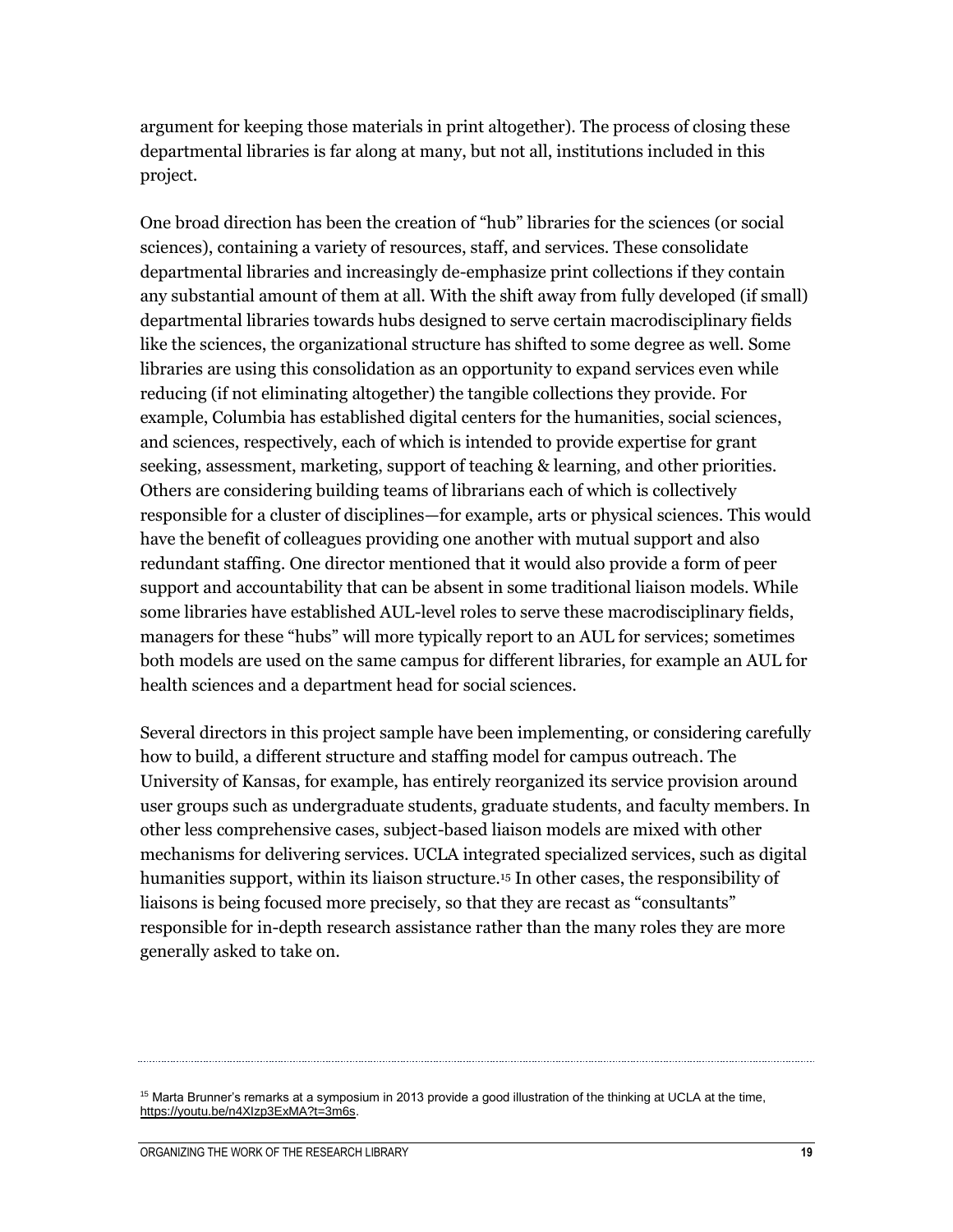Ultimately, many directors spoke of their goal to create opportunities for service development. While this can have structural components, it also had substantial staffing and cultural requirements as well.

#### *Redesigning technology*

Library technology directorates may be the area of libraries where organizations are most different from institution to institution. At some, there is a relatively narrow focus on the building and maintaining of systems, but many have grown into large organizations that play a role in managing a variety of public services as well.

Interviewees indicated a variety of levels of engagement with library technology. Many found that library systems and IT constitute a major area of organizational focus for them, indicating that key strategic priorities including open access, data management, and digital collections, require the participation and leadership of the library technology division. All could speak in concrete terms about specific technology projects or initiatives, such as the selection of an integrated library system. Some had clearly taken ownership of the technology work of the library broadly and expressed varying models for the roles they saw the technology directorate playing under their leadership. Interviewees sometimes reported that they plan to address this area incrementally in the coming years. In still other cases, they seemed to see a technology division as something of a "black box" in terms of their ability to understand its work richly enough to provide leadership and oversight. Directors have a broader range of ability or interest to engage with library technology than they do with collections or outreach.

Few research universities have merged their library with campus IT under a single executive leader. Brandeis, Colorado State, and Guelph are among the few exceptions. None of the interviewees were from such merged organizations. This section therefore only addresses cases where library technology functions are organized substantially within the library.

Interviewees reported a variety of different perspectives on the organizational positioning of library technology. Some directors feel extremely strongly that the library needs to "own" its IT functions (even in the face of some university efforts to reduce costs through centralization in university  $IT<sup>16</sup>$  because that gives its leaders the ability to provide sufficient resources and prioritize the work appropriately. On the other hand, one director bemoaned the clashes associated with bringing "people who do not share

<sup>16</sup> See for example: [https://stage.cni.org/topics/assessment/changing-for-excellence-libraries-and-it-experience-with](https://stage.cni.org/topics/assessment/changing-for-excellence-libraries-and-it-experience-with-campus-consultants/)[campus-consultants/.](https://stage.cni.org/topics/assessment/changing-for-excellence-libraries-and-it-experience-with-campus-consultants/)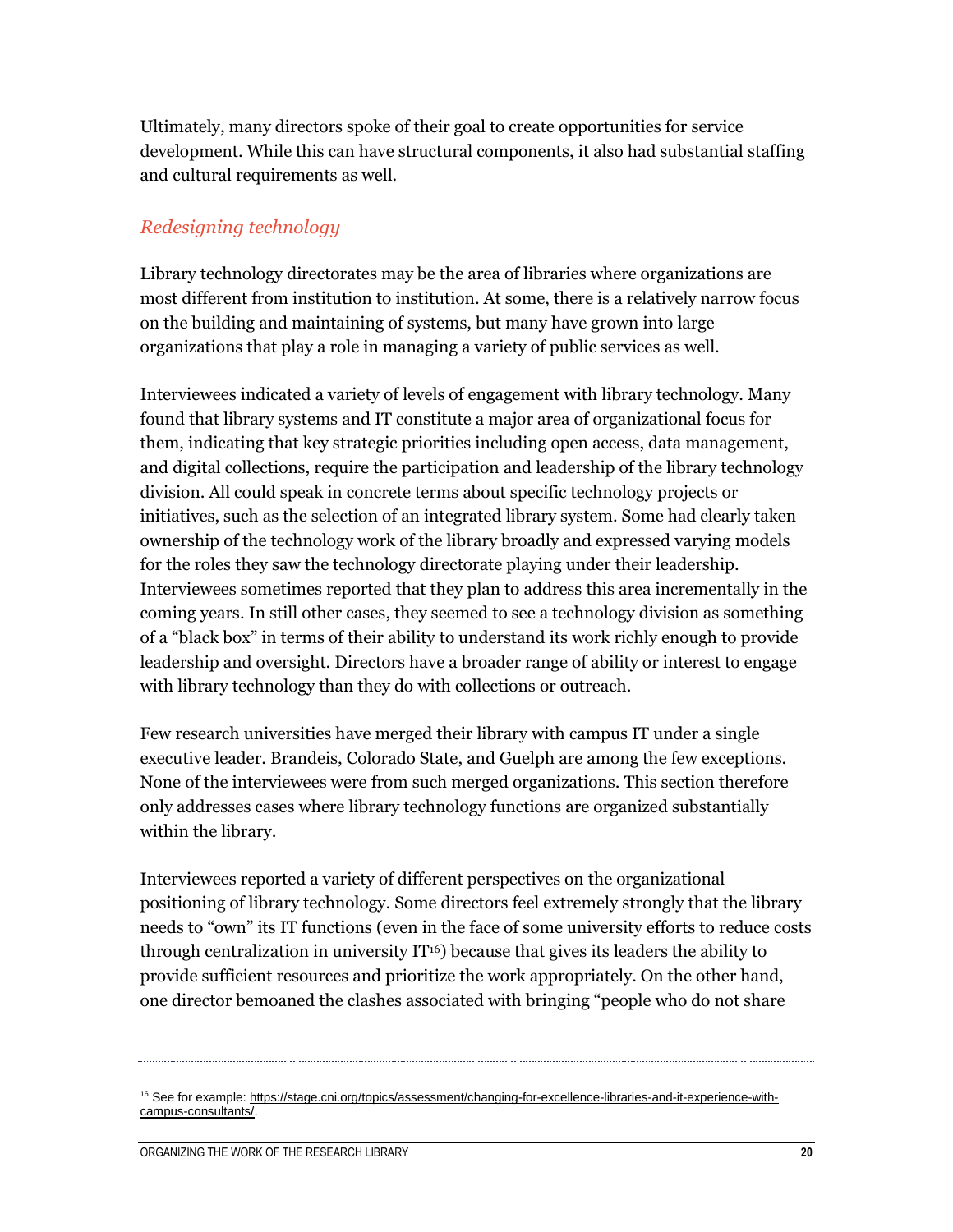the culture and values" who nevertheless wish to drive decision-making in the library; wondering as a result if the library would be better served by "buying" services from campus IT with a strong service-level agreement. These remarks about organizational positioning were focused on the technical contributions of library technology rather than the public services roles that some technology directorates are taking on.

Many libraries have put all "technology" functions under an AUL for library technology or library IT. This can include functions such as desktop support for staff and public workstations, programming, integrated library systems management, and library website design and management.

In some cases, the purview of this technology directorate has grown to include a variety of other services as well. These can include scanning and other digital library "production" work, user experience, scholarly communications including institutional and other digital repository programs, support for digital humanities, and more. This "omnibus" model houses many of the key strategic initiatives of the library over the past decade. It can require leadership for functions as diverse as engineering, helpdesk, product management, and research support. Perhaps in some cases, this "omnibus" model is as much about a director having identified a strong AUL seen as having an appetite for risk who can serve as portfolio manager for a variety of "innovative" services than it is about technology alone.

While some directors are satisfied that the "omnibus" model for library technology has worked effectively, others have come to question it.

While some directors are satisfied that the "omnibus" model for library technology has worked effectively, others have come to question it. Perhaps in some cases, it has lost organizational coherence or strategic focus. Some libraries have substantially reorganized their technology offices or likely will do so. One option is to move desktop support to a directorate that also provides finance, HR and organizational development, and similar services, seeing all of them as essentially internal services roles. Many other functions have both a pure technology development/management aspect to them as well as a programmatic aspect. Some libraries have introduced the concept of "business owners" outside the technology directorate to lead certain initiatives, which has become somewhat common for institutional repositories being led programmatically by a scholarly communications office. These efforts can better focus the technology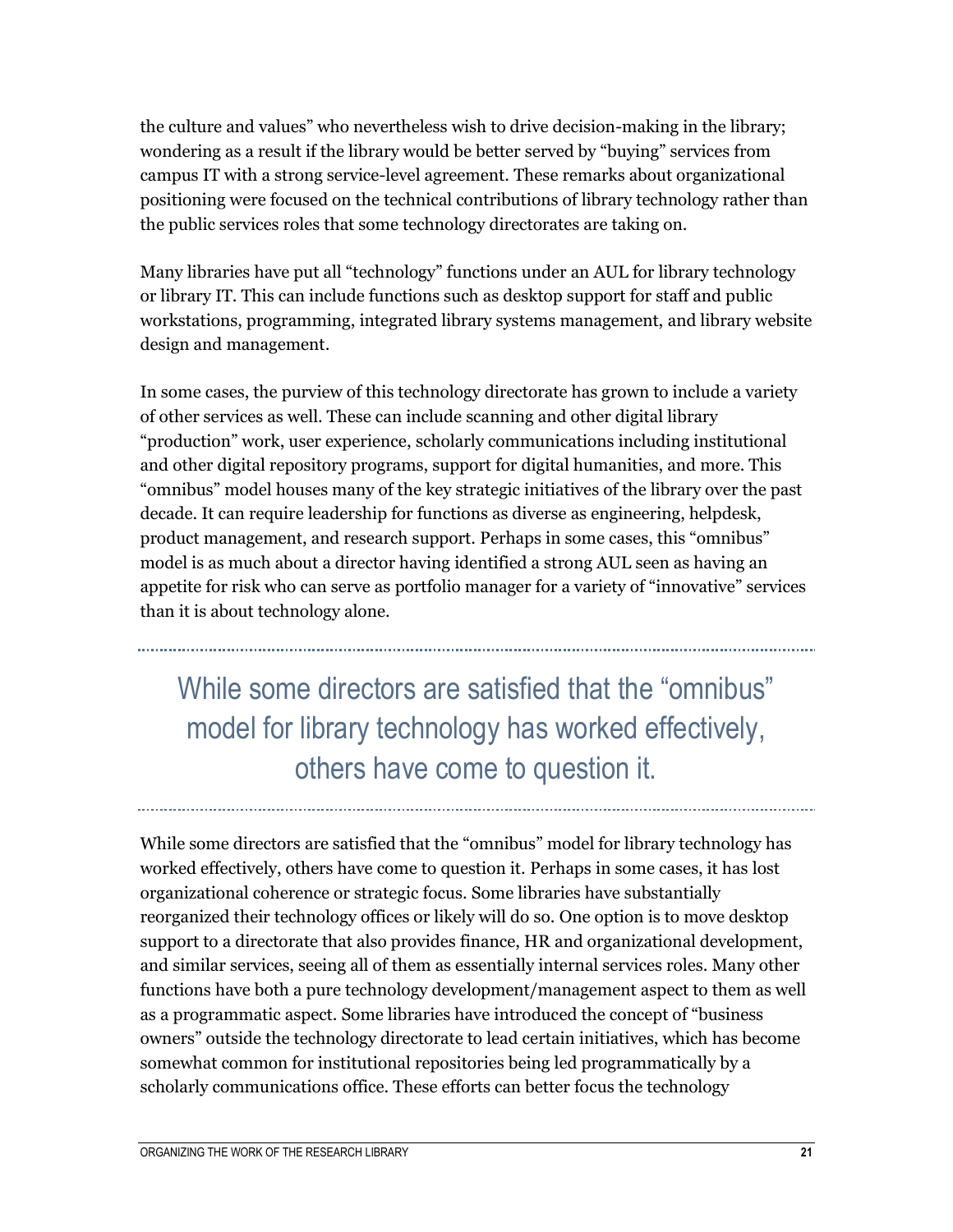directorate on system acquisition, management, development, and maintenance. Widespread efforts have been made to improve collaboration between the technology directorate and other parts of the library for topics from digital collections to the library website itself.

In several cases, however, libraries are pursuing a more radical reconfiguration of technology towards an orientation as more of a "product" organization. This concept of a product organization is modeled on the transformation of Silicon Valley companies away from building computing appliances and systems and towards creating consumer products that are driven by technology.<sup>17</sup> Libraries are beginning to adopt this type of approach as a way of integrating technology staff with others such as outreach and public services staff, organizing staff around specific "products" or services for users. For example, one library has created a team focused on local digital collections that brings together developers working on the institutional repository and the staff that work programmatically on library digital collections.<sup>18</sup>

In a very few cases, libraries are adopting one of the "agile" software development methodologies, such as Scrum, as the organizing principle for these teams (and in some cases beyond).<sup>19</sup> No library in this project's sample has deployed these methodologies in a broad and fully realized fashion. Still, these methodologies are directionally very innovative, and they are perhaps challenging to implement in a familiar research library environment. They push towards self-organization (through a non-traditional organizational structure that features individuals in enabler rather than managerial roles) managed through high level performance indicators (such as "Increase by 20% annually the share of the most recent year's publications from our own institution that are deposited in the repository" or "Increase by 60% the annual number of off-campus downloads from the repository"). Progress towards these indicators is realized through techniques such as an evolving series of feature backlogs, efforts to map capacity to priorities, daily stand-up meetings and visual representations of progress to bring complete transparency to team member contributions and needs, and short-term sprints of work that are completed with reviews for all in the organization to see and monitor progress.

<sup>17</sup> Marty Cagan, Moving from an IT to a Product Organization, July 6, 2008[, http://www.svpg.com/moving-from-an-it-to-a](http://www.svpg.com/moving-from-an-it-to-a-product-organization/)[product-organization/.](http://www.svpg.com/moving-from-an-it-to-a-product-organization/)

 $18$  These teams are intended to solve some of the organizational barriers that otherwise seem to exist. One user experience librarian has said that "the thing that everyone seems to be grappling with is how to integrate yourself into the organization and prove your worth and value. Academic libraries tend to be more hierarchical so there might be more issues there. For example I report to the head of public services and the web development team reports to the head of library ITS. In an ideal world we would work together,[" http://ux.prattsils.org/2015/10/public-services-2-0-the-future-of-ux](http://ux.prattsils.org/2015/10/public-services-2-0-the-future-of-ux-in-libraries-an-interview-with-nadaleen-tempelman-kluit/)[in-libraries-an-interview-with-nadaleen-tempelman-kluit/.](http://ux.prattsils.org/2015/10/public-services-2-0-the-future-of-ux-in-libraries-an-interview-with-nadaleen-tempelman-kluit/)

<sup>&</sup>lt;sup>19</sup> See for exampl[e https://www.scrumalliance.org/why-scrum.](https://www.scrumalliance.org/why-scrum)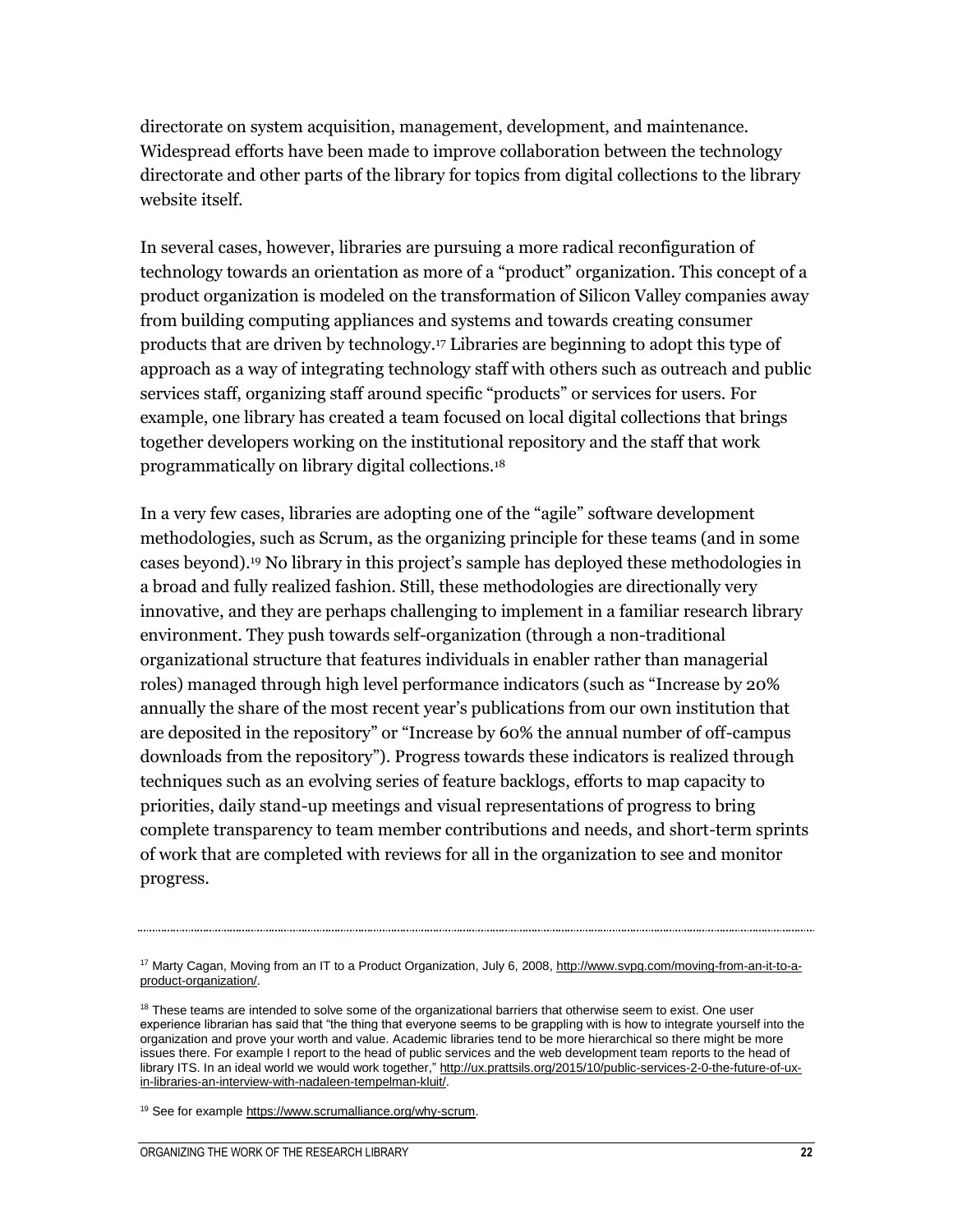In such cases, these product teams are being integrated into functions such as public services, which are as a result being transformed. In one such case, while product orientation and agile methodologies are not yet fully realized, the director indicated the clear objective of building "an information organization," meaning an enterprise with information products and services, rather than any kind of incremental shift in the library. In cases where such a structure is realized in other enterprises, a manager takes responsibility for programmers and other systems staff, but does not serve as the executive for technology (i.e. CTO).

In other libraries, product teams are being created inside a standalone "innovation" part of the organization, rather than on a whole-library basis. In such a case, traditional library operations are maintained in parallel while another team is responsible for spearheading a variety of digital library services. This will typically result when the organization as a whole is not seen as prepared, at least at this point, to undertake a broad transformation, coupled with a recognition of the necessity of continuing to deliver basic library services at appropriate quality levels without interruption.

Having afforded so much attention to new approaches, it is important at this point to emphasize that in most libraries whose director participated in this project there has yet to be a widespread reorganization of technology functions. The omnibus approach to technology leadership remains quite common.

Many directors spoke in concrete terms about their approach to making a large-scale technology decision like the selection of an integrated library system or systems platform. Given the generational transition to cloud-based platforms taking place in recent years, many interviewees have had recent opportunities to establish the decisionmaking processes associated with such undertakings.

Several interviewees asserted directly that the choice of systems platform was not a strategic choice for their library but was rather a pragmatic one. One asserted that these systems only support collections, which was said to be a declining role, or that the management challenges for e-resources were simply less complex than has been the case for print materials.

Several directors made the point indirectly, stating that they were moving or had moved to OCLC's WorldShare or Ex Libris's Alma, not as a result of a sophisticated decisionmaking process, but because such a process could be sidestepped. In these cases, the ability to build on an existing agreement rather than select a vendor competitively was a key factor in decision-making. This offers indirect evidence, at least, that purchasing practices at many universities are real constraints; several directors were comfortable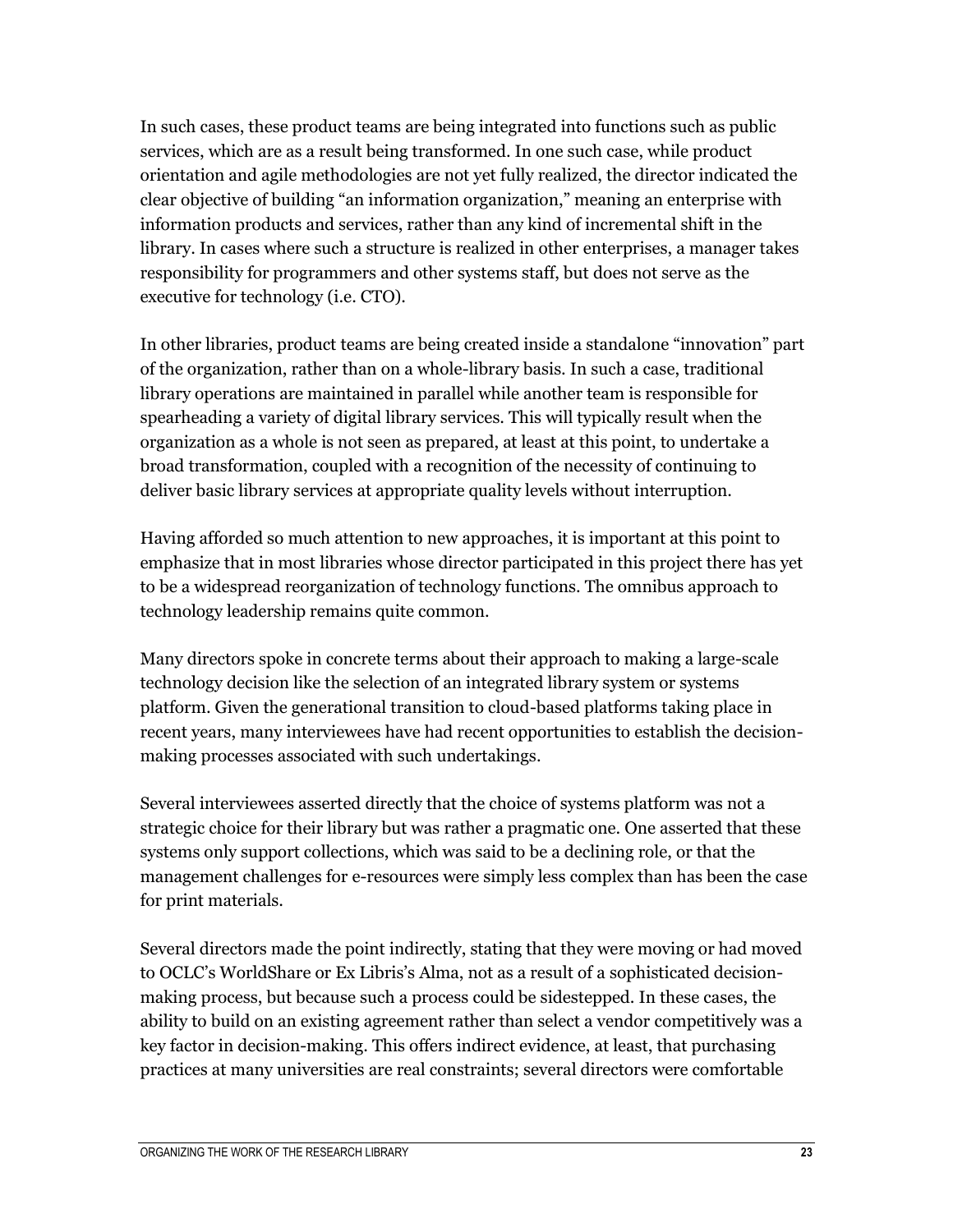eliminating most of the selection process to ensure a good enough outcome rather than following a process looking for a great outcome but risking a poor one.

The shift to a new systems platform is strategic when it allows for new kinds of collaboration. When the library system supports multiple library organizations, such as a consortium or a university library as well as a law or medical library, the decisionmaking is seen as more strategic as it gets at the heart of the opportunities to collaborate. Directors generated this enthusiasm by the prospect of a cloud-based common systems environment that allowed deeper collaboration than would previously have been available. They will typically focus the collaborative decision-making process on which platform to choose, reserving for later a discussion of how best to take advantage of this new collaboration environment.

Directors typically expressed interest in selecting the discovery service offered by their systems platform vendor. They saw this as an opportunity to make a single decision that would aid integration over time. In other words, the same decision-making structures and process that selected the systems platform also tended as a by-product to select the discovery service.

### **Undertaking a Restructuring: Approaches and Constraints**

Directors pointed to two different types of reorganization. One is designed to fix problems in a unit or division or to address some other immediate challenge. Interviewees emphasized the care that needs to be taken in assessing problems in the organization, especially when one is relatively new in one's position. Is it just finger pointing? Is there an individual or group of people that are creating problems? Is it the work design? Or is it in fact the structure? Addressing the wrong issues will not fix the underlying problem, so only sometimes should a problem drive a reorganization.

The second type of reorganization is more comprehensive and is designed to take advantage of a rare opportunity to rethink the way the parts of the library connect to one another. Such reorganizations often take place early in the tenure of a new leader or because of a confluence of departures in the leadership team.

Several long-standing directors, in some cases with experience across multiple libraries, spoke eloquently about how organizational structure and leadership roles are appropriate to a given period in an organization's development rather than of enduring value. For these directors, organizational structure is not something to try to perfect. Rather, it is contingent on the needs of the campus and the abilities of the library. Consequently, the best organizational structure for today will be imperfect and will at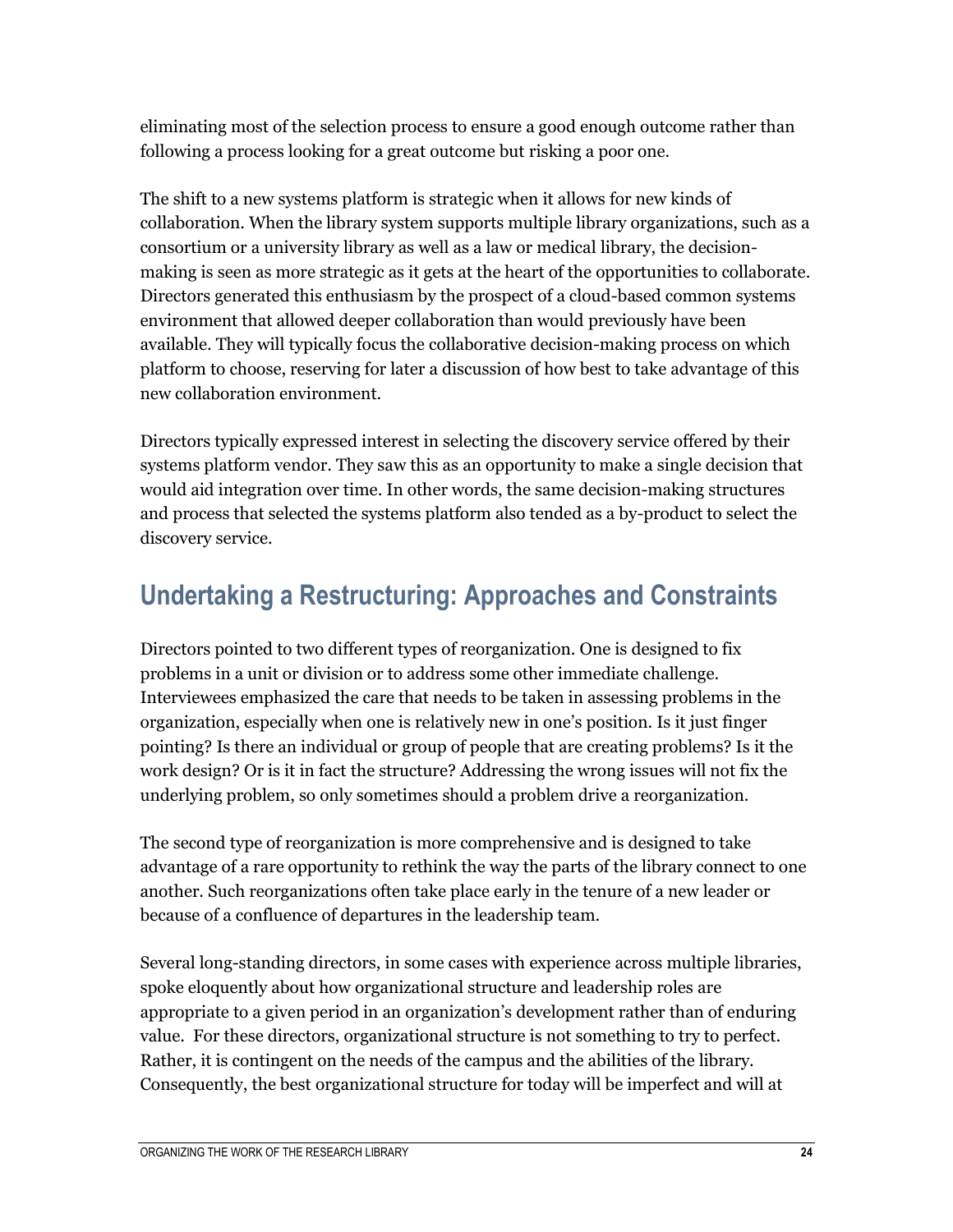some point in the future need to be rethought, so a regular reexamination of structure and leadership roles is an important ongoing responsibility of the director.

The best organizational structure for today will be imperfect and will at some point in the future need to be rethought.

In principle, it may be the case that structure is reexamined not because problems exist or a rare opportunity develops but because the organization is striving constantly to realize its full potential. But in practice, large-scale reorganizations impose stress on employees and the organization as a whole and are sometimes avoided by leaders more than they are embraced.

Several directors spoke about the process they utilized in mounting a reorganization. Sometimes decisions about structure are delegated to a working group, with the director reviewing progress but maintaining a position of being open to a variety of structures. More typically the director maintains a firm hand. One director spoke about conducting a listening tour across the library and around the campus soon after being hired, using this as the basis for sharing a report on what had been heard and what they proposed doing. Sometimes an outside consultant is engaged to facilitate an organizational redesign process and issue one or several recommendations. One director indicated candidly that "The leadership had some ideas going on behind the scenes but we structured this as an inclusive process." When there is a proposal from the director that requires approval, explicitly or implicitly, there is often a great deal of capital placed on gaining that approval and a fear of consequences should that approval not be received.

### **Reflections**

In examining the structures at nearly 20 research libraries, this project has found some important alliances between efforts to clarify strategic priorities and the organizational structures seen as needed to support these priorities. The best-developed example of this was in the areas of collections. There, where clear objectives have emerged to shift the pattern of spending to deliver unique value, a structure is being created at many research libraries to align responsibilities appropriately. Articulating strategic objectives across the library with a high level of clarity is vital.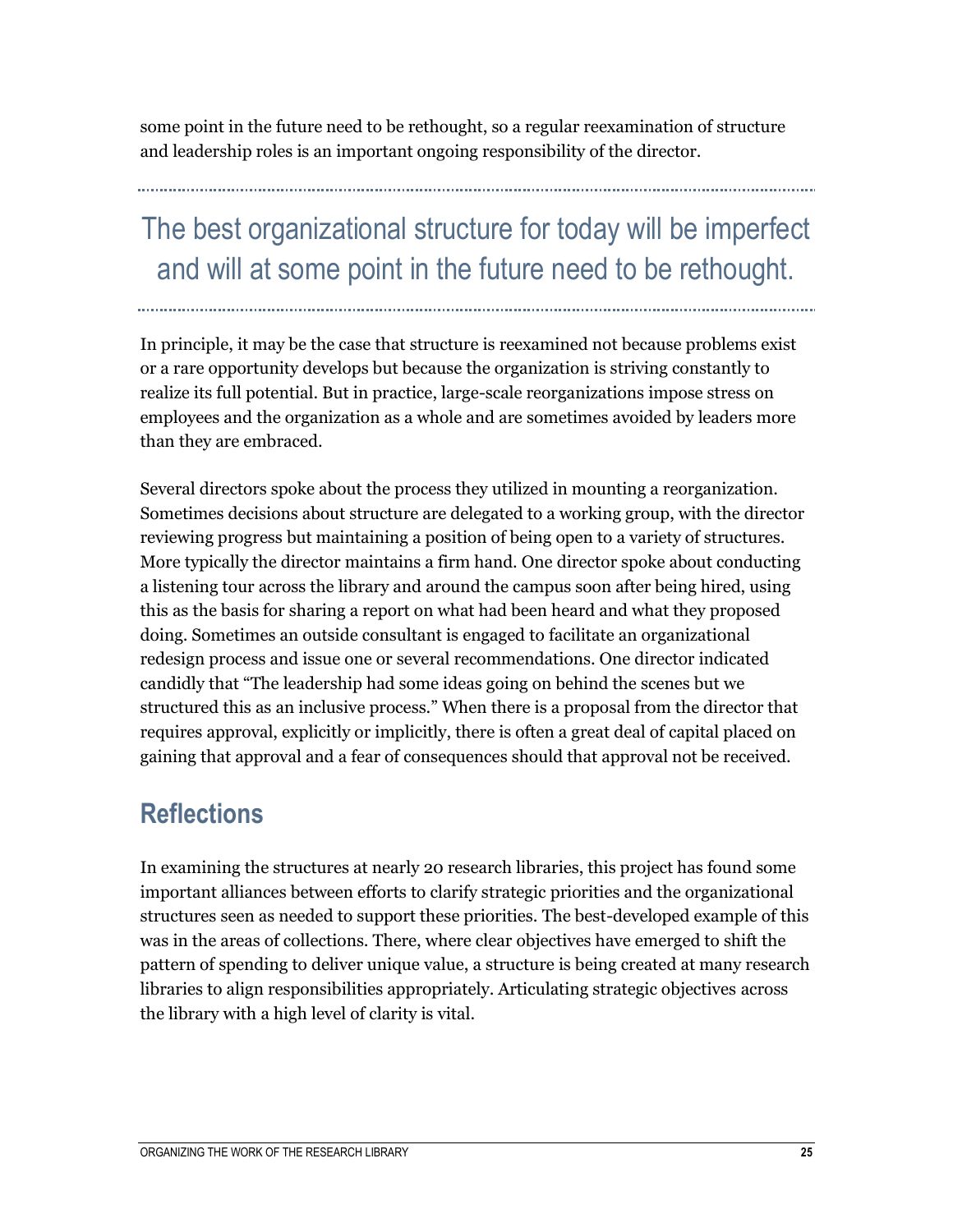## Articulating strategic objectives across the library with a high level of clarity is vital.

It is a mistake to see organizational structure as necessarily a hierarchical and bureaucratic topic. An important theme that recurred across interviews was the need to empower staff throughout the organization and bring focus to strategic priorities beyond operational responsibilities. Traditional shadow structures of committees and working groups were seen as increasingly ineffective. Several libraries are implementing new and more agile models that upset the hierarchical assumptions, often driven by library technology units but sometimes extending well beyond. In a number of libraries, shadow structures are being grafted into the formal hierarchy, or the hierarchy remade around the shadow structures. Organizational structures and cultures can evolve in research libraries just as much as they are evolving in other enterprises attempting to position themselves for greater agility in providing services that are reliant on technology.

## In a number of libraries, shadow structures are being grafted into the formal hierarchy.

Of course, there are real challenges. Some impediments, such as inflexible work rules and aspects of organizational culture, are the reality for any library attempting to remake itself. Some directors expressed basic comfort with the impediments they have faced, while others were truly frustrated by them.

Another important challenge, observed at several of the participating libraries, was about how best to manage and lead technology functions. The ability to manage technologydependent public services at an executive level is clearly a growing requirement for library leaders.

Several of the directors reflected personally on struggles they have faced. The most problematic were cases where they accepted a position out of excitement for a new executive opportunity in a new organization—rather than with eyes wide open about the organization and its challenges.

The reality is that organizations and leaders alike are complex. Library leaders will benefit from examining organizational structure from an organization and management